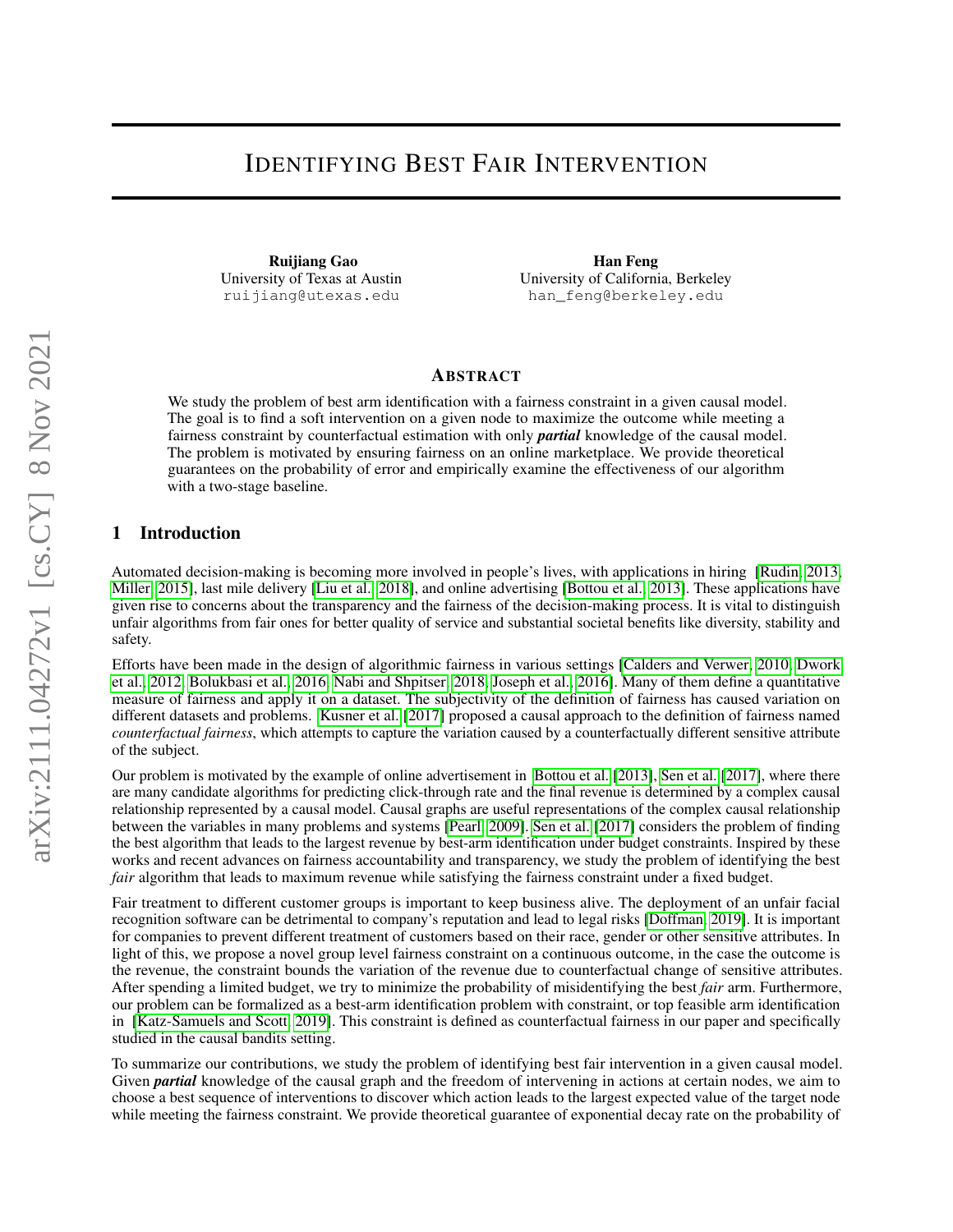error of the proposed algorithm when best fair arm exists, and when it does not, show that our algorithm detects its non-existence with high probability asymptotically to 1. We empirically show its effectiveness against a naive two-stage baseline algorithm that spends half the budget for fair arm identification and the rest for best arm identification. The settings of the experiments will be discussed in detail in Section [5.](#page-6-0)

# 2 Related Work

In the context of causal bandits, our work is closely related to [\[Lattimore et al., 2016,](#page-9-11) [Sen et al., 2017,](#page-10-1) [Yabe et al.,](#page-10-3) [2018\]](#page-10-3). [Lattimore et al.](#page-9-11) [\[2016\]](#page-9-11) studied the problem of identifying the best hard interventions on multiple variables, provided that the distribution of the parents of the target node is known under those interventions. In contrast, [Sen et al.](#page-10-1) [\[2017\]](#page-10-1) considered soft interventions that affect the mechanism between a 'source' node and its parents, far away from the target. Our work follows this setting and builds on it with a fairness constraint. [\[Yabe et al., 2018\]](#page-10-3) considers an arbitrary set of binary interventions in a causal graph consisted of binary variables. Unlike previous work, we further impose a fairness constraint on arms. The goal is to find the best arm among all the fair arms, which makes the problem more challenging. We also consider both hard intervention and soft intervention with a different choice of directed cut in the causal graph to study the counterfactual fairness.

The issue of fairness is receiving ever-increasing attention in the machine learning community. There are many research works on deriving fairness metrics or inducing fair algorithms from observational data [\[Nabi et al., 2018,](#page-9-12) [Nabi and](#page-9-6) [Shpitser, 2018,](#page-9-6) [Gillen et al., 2018,](#page-9-13) [Zhang and Bareinboim, 2018,](#page-10-4) [Jabbari et al., 2017,](#page-9-14) [Dwork et al., 2012\]](#page-9-4). Unfairness in algorithms can be caused by bias in data collection and by algorithm design [\[Olteanu et al., 2019\]](#page-10-5). It can be detrimental to the companies' business due to the loss of diversity of customers and the vulnerability to varied business environment [\[Holstein et al., 2019,](#page-9-15) [Zhang et al., 2019\]](#page-10-6). Thus, it is imperative to design an online algorithm that identifies fair algorithms for deployment beyond common business metrics. In this paper, we propose a counterfactual fairness criterion in the spirit of [Kusner et al.](#page-9-8) [\[2017\]](#page-9-8) on a continuous outcome. Our setting captures the case of revenue maximization on an online platform.

In the study of fair bandits. [Patil et al.](#page-10-7) [\[2019\]](#page-10-7), [Li et al.](#page-9-16) [\[2019\]](#page-9-16), [Chen et al.](#page-9-17) [\[2019\]](#page-9-17) considered a fairness problem to ensure the number of pulls of each arm is at least above a given fraction in settings like resource allocation. [Metevier](#page-9-18) [et al.](#page-9-18) [\[2019\]](#page-9-18) proposed a framework to use user-specified fairness measure with offline contextual bandit. Unlike this work, we focus on online causal bandits and propose a novel counterfactual fairness measure. [Joseph et al.](#page-9-7) [\[2016\]](#page-9-7) defined fairness as a worse arm never being preferred over a better one, which is important in applications like resource allocation. [Liu et al.](#page-9-19) [\[2017\]](#page-9-19) adopted a close fairness definition where arms with similar quality distribution should be selected with similar probability. These definitions are closely related to individual fairness [\[Dwork et al., 2012\]](#page-9-4). [Gillen et al.](#page-9-13) [\[2018\]](#page-9-13) considered a linear contextual bandit setting with an unknown fairness metric that is returned by the environment, but in our problem this feedback is not available. Unlike these works, we define the fairness as the expected difference between the revenue (outcome) and the counterfactual revenue for a different sensitive attribute in a given causal model. We deem an algorithm unfair if it has a clear advantage when varying *only* the sensitive attribute in the causal model [\[Pearl, 2009\]](#page-10-2). We also extend the counterfactual fairness in [Kusner et al.](#page-9-8) [\[2017\]](#page-9-8) to a group level fairness measure that addresses continuous variables. It is worth mentioning that the fairness in [Joseph et al.](#page-9-7) [\[2016\]](#page-9-7) is consistent with the objective in maximizing the total reward in traditional bandit literature, while our fairness criterion makes the arm with optimal reward possible to be unfair. [Katz-Samuels and Scott](#page-9-20) [\[2018,](#page-9-20) [2019\]](#page-9-10), [Katz-Samuels and](#page-9-21) [Bagherjeiran](#page-9-21) [\[2019\]](#page-9-21) has a similar problem setting as ours. The goal is to find a collection of arms whose means are feasible (inside a polyhedron) and maximize some linear reward function. Our work can also be viewed as an extension of feasible arm identification problem that considers the information leakage between arms due to the causal graph structure. Furthermore, we propose a novel fairness constraint base on the causal structure and estimate it by importance sampling.

# 3 Problem Statement

In causal bandit problems [\[Lattimore et al., 2016,](#page-9-11) [Sen et al., 2017,](#page-10-1) [Yabe et al., 2018\]](#page-10-3), agent obtains different rewards for repeated intervention on a given causal model [\[Pearl, 2009\]](#page-10-2). A causal model is defined by a directed acyclic graph G over a set of random variables  $V = S \cup \mathcal{X} \cup \mathcal{Y} = \{S, X_1, \dots, X_N, Y\}$  with a joint distribution P over V that factorizes over  $\mathcal G$ , where Y is the target variable of interest and S is the sensitive attribute. The parents of a variable  $X_i$  is denoted as  $pa(X_i)$  with a direct edge pointing from  $X_j \in pa(X_i)$  to  $X_i$ . We use  $do(X_i = x)$  to represent a hard intervention that assigns the value x to  $X_i$ . This intervention will remove all the edges from  $pa(X_i)$  to  $X_i$ ; correspondingly, soft interventions modify conditional distributions between  $pa(X_i)$  and  $X_i$ . A soft intervention chooses a conditional distribution from  $P_k(X_i|pa(X_i)), k = 1, \cdots, K$  and does not change the causal model  $\mathcal{G}(\mathcal{V}, \mathcal{E});$ it only changes P at variable  $X_i$ . Previous work tries to find the best interventions that maximizing the reward Y.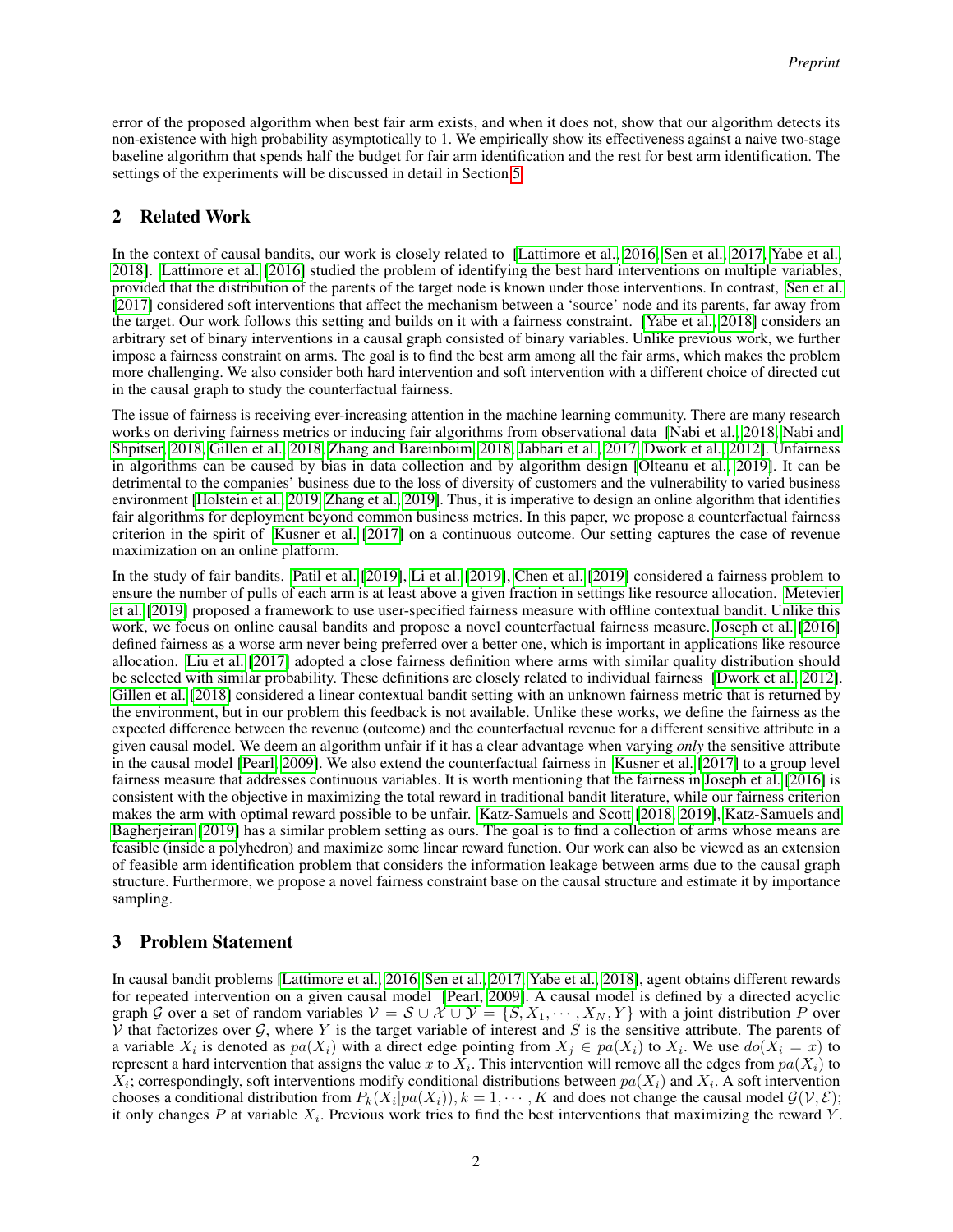Motivated by ensuring fairness in an online marketplace, we try to answer the question: how to find the best *fair* soft intervention that maximizes the outcome of target variable? We discuss the online marketplace example and our fairness definition in detail below.

Consider an online advertisement marketplace example as shown in Figure [1.](#page-3-0) This example is motivated by the case introduced in [Sen et al.](#page-10-1) [\[2017\]](#page-10-1) and [Bottou et al.](#page-9-2) [\[2013\]](#page-9-2). Revenue is determined by many variables in a complex causal graph. The supplier aims to find the best prediction algorithms among  $K$  options in order to predict the click through rate, which corresponds to the soft intervention  $P_i(V|pa(V))$ ,  $i = 1, 2, \dots, K$  where we use V to represent variable that will be soft intervened. The assumption is reasonable because in practice we usually have a good understanding of our deployed algorithms and their output given input. This assumption further enables us to use importance sampling for best arm identification [\[Sen et al., 2017,](#page-10-1) [Lattimore et al., 2016\]](#page-9-11). The goal of the best arm intervention is to maximize the expected revenue  $\mathbb{E}_i[Y]$  given intervention i. However, the best intervention is not always fair, in the sense that it may prefer some majority group. For example, one algorithm can generate large revenue for male customers but little for female customers. This difference is modeled by the binary sensitive attribute  $S = \{s, s'\}$ . We assume the knowledge of the distribution  $P(X_k|pa(X_k))$  for all  $X_k \in ch(S)$ , where  $ch(X)$  is the set of child nodes of X. We further assume that S has no parents in the causal graph. These two assumptions are natural since most sensitive attributes like race and gender are not determined by outside factors, and the probabilities  $P(X_k|pa(X_k))$ , like user query given a male user, can be estimated using observational data. They also ensure the validity of our approach to use importance sampling for the counterfactual estimation. We assume  $P(X_k|pa(X_k))$  is continuous with respect to each other or have same non-zero support for discrete distribution. In addition to maximizing the revenue  $\mathbb{E}_i[Y]$ , we also need to make sure the algorithm deployed is fair with a high probability. It is important for online platforms to make sure that fairness is achieved when deploying their algorithms. Otherwise, minority groups might lose interest in the platform and drop out eventually, leaving the platform prone to miss future business opportunities [\[Zhang et al., 2019\]](#page-10-6). Our algorithm requires only **partial** knowledge of  $X_k$ ,  $pa(X_k)$  for  $X_k \in ch(S)$  and  $S, V, pa(V)$ ; all other variables in the causal graph may be unobserved across the experiment.

#### 3.1 Fairness Definition

Many fairness definitions are adopted in various applications. A common class of approaches for fair inference is to quantify fairness via an associative, rather than causal, relationship between the sensitive feature S and the outcome Y . For instance, [\[Feldman et al., 2015\]](#page-9-22) adopted the 80% rule, for comparing selection rates based on sensitive features. This is a guideline (not a legal test) advocated by the Equal Employment Opportunity Commission [\[EEOC., 1979\]](#page-9-23) to suggest possible discrimination. In our problem, we ask the question whether the requester will get the same outcome if the sensitive attribute is different — if they vary the sensitive attribute while fixing other attributes in the causal model. This is referred to as counterfactual fairness [\[Kusner et al., 2017\]](#page-9-8). Counterfactual quantity concerns "the value of Y if S had taken value s", similar to the notation in [Pearl](#page-10-2) [\[2009\]](#page-10-2), [Kusner et al.](#page-9-8) [\[2017\]](#page-9-8), we denote it by  $Y_{S\leftarrow s}(X)$ . Inspired by [Kusner et al.](#page-9-8) [\[2017\]](#page-9-8), we propose a counterfactual measure  $\mathbb{E}Y_i^{s',s} = \mathbb{E}[Y_{S\leftarrow s'}(X|S=s)]$  that leads to our fairness definition. This quantity is different from a simple do operation on S since the evidence is still from  $S = s$ but evaluated in a counterfactual world. Unlike [Kusner et al.](#page-9-8) [\[2017\]](#page-9-8), we define fairness over a continuous outcome, which can be revenue, salary or time served depending on specific application. In order to estimate the counterfactual effect, recall the assumption that we have access to  $P(X_k|pa(X_k))$  for all  $X_k \in ch(S)$ , and we can estimate the counterfactual by importance sampling. We define the counterfactual fairness with respect to the final outcome as:  $\zeta_i^{s',s} = \mathbb{E}Y_i^{s',s} - \mathbb{E}Y_i^{s,s}$ . This leads to the definition of fair interventions:

**Definition 1** (*E*-fair intervention). An intervention *i* is said to be an *E*-fair intervention for attribute  $S \in \{s, s'\}$  if it *satisfies*  $|\zeta_i^{s',s}| < \mathcal{E}$  and  $|\zeta_i^{s,s'}| < \mathcal{E}$ .

The hyperparameter  $\mathcal E$  is problem dependent, and different platforms and socioeconomic conditions will influence the choice of  $\mathcal{E}$ .

#### 3.2 Budget Constraint

The problem we consider involves a fixed budget B, and pulling arm  $i$  incurs a cost  $c_i$ . After pulling each arm, we observe  $\{S, X, pa(X), Y\}$  for all  $X \in \{ch(S), V\}$ . Additionally, we have the option to do hard intervention by recruiting volunteers with desired sensitive attributes  $s \in S$ . Denote the cost for obtaining a data point with  $S = s$  for arm k as  $a_k$ ,  $S = s'$  as  $b_k$ . It is required that the average cost of sampling and revealing does not exceed a cost budget B, i.e.  $\sum_{k=0}^{K-1} c_k \nu_{Y,k} + a_k \nu_{s,k} + b_k \nu_{s',k} \leq B$ , where  $\nu_{Y,k}, \nu_{s,k}, \nu_{s',k}$  are the fraction of time that we pull k-th arm (doing k-th soft intervention) given  $S = s$ ,  $S = s'$  respectively, and  $\sum_{k} \nu_{Y,k} + \nu_{s,k} + \nu_{s',k} = 1$ .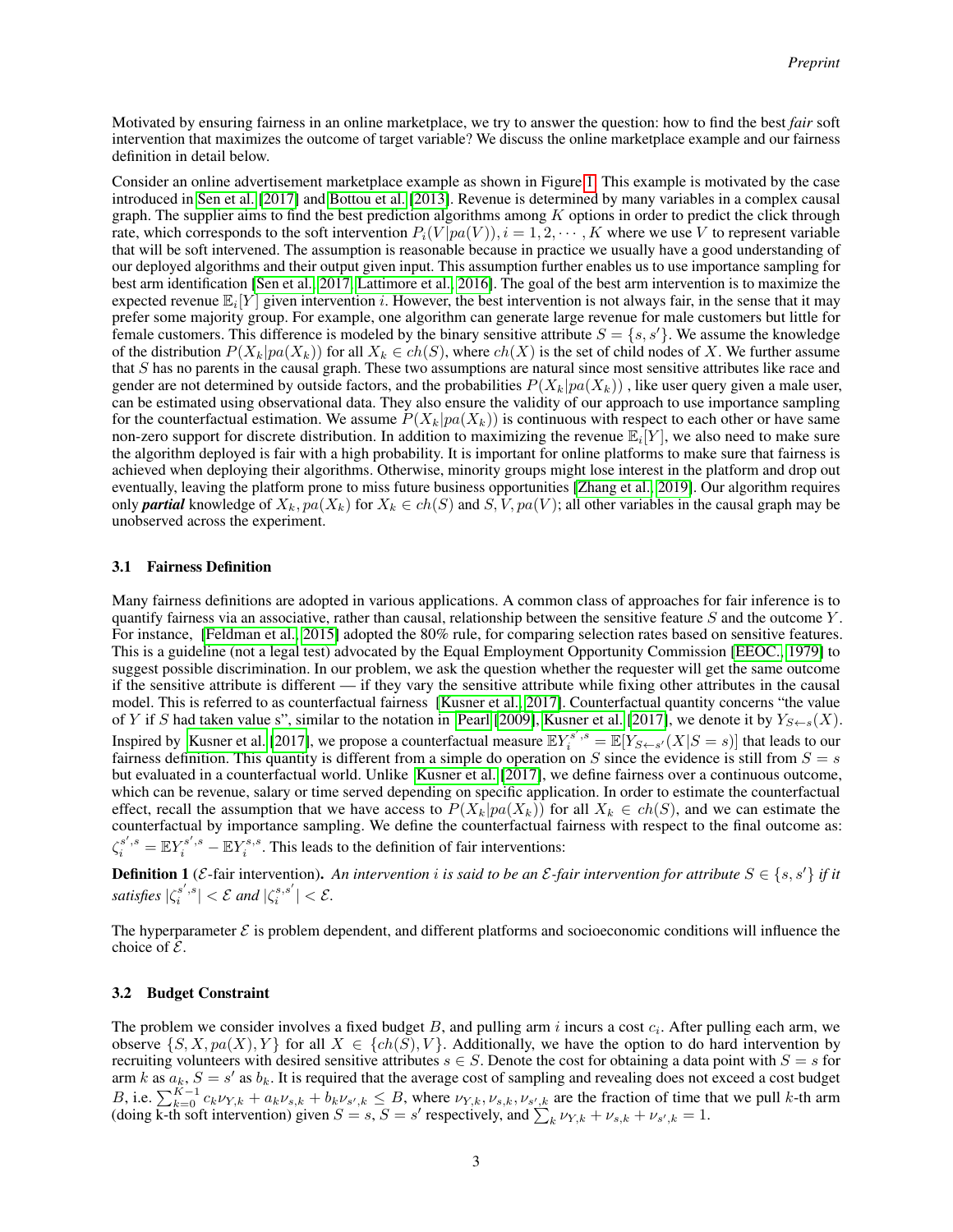### 3.3 Objective

<span id="page-3-0"></span>The common objective of simple regret for best-arm identification is not well-suited in our problem because for unfair arms, the regret is undefined. Therefore, we restrict our theoretical analysis to bounding the error probability of the problem defined as  $e(B) = \mathbb{P}(\hat{k}(B) \neq k^*)$ . Here  $k^*$  is the best *fair* intervention, which is defined as the arm that has the largest expect outcome among all arms that are  $\mathcal{E}\text{-fair}$ . However, if the cost of choosing an unfair arm is known a priori, we can easily extend our proof for simple regret.



Figure 1: An example motivated by [Sen et al.](#page-10-1) [\[2017\]](#page-10-1) and [Bottou et al.](#page-9-2) [\[2013\]](#page-9-2) of finding the best intervention on an online advertisement marketplace, the supplier need to choose the best prediction algorithm to maximize the revenue. Here Sex is the sensitive attribute we want to protect and ad inventory is hidden variable, our algorithm only need to observe part of the graph for the constraint best arm identification problem.

## 4 Main Result

In this section, we provide our main theoretical result on a successive rejection style algorithm that leverages the information leakage and simultaneously identifies fair arms via importance sampling. Since we know the distribution of different interventions, after pulling one arm, we can use importance sampling to help estimate the reward of all other arms. Moreover, we use importance sampling clipping from [\[Lattimore et al., 2016,](#page-9-11) [Sen et al., 2017\]](#page-10-1) to control the variance in the estimation of outcome and fairness. We provide theoretical guarantee on the probability of error under budget constraint  $B: e(T, B)$ .

The samples from arm  $j \in [K]$  can be used to estimate  $\mathbb{E}_i[Y]$ , the outcome of arm i. Formally,  $\mathbb{E}_i[Y] =$  $\mathbb{E}_j \left[ Y \frac{P_i(V|pa(V))}{P_j(V|pa(V))} \right]$ . The equation is valid because the only change of the joint probability in the causal model under arm i and j is at  $\overline{P}(V|pa(V))$ . Similarly, we have the estimates of the counterfactual effect

$$
\mathbb{E}_{i,s'}[Y^{s,s'}] = \mathbb{E}_{j,s'}\left[Y\frac{P_i(V|pa(V))}{P_j(V|pa(V))} \times \frac{\prod_{X_i \in ch(S)} P(X_i|pa(X_i)\backslash S, S=s)}{\prod_{X_i \in ch(S)} P(X_i|pa(X_i)\backslash S, S=s')}\right],\tag{1}
$$

because the only difference in the product of the joint distribution  $P$  is  $\prod_{X_i \in ch(S)} P(X_i | pa(X_i))$ .

In the spirit of [\[Sen et al., 2017\]](#page-10-1), we use the notion of f-divergence to define the clip estimators. **Definition 2.** The conditional f-divergence between two distributions  $p(X, Y)$  and  $q(X, Y)$  is defined as

$$
D_f(p_{X|Y}||q_{X|Y}) = \mathbb{E}_{q_{X,Y}}\left[f\left(\frac{p_{X|Y}(X|Y)}{q_{X|Y}(X|Y)}\right)\right]
$$
\n(2)

In the special case where the function in the f-divergence is  $f_1(x) = x \exp(x - 1) - 1$ , the cut-off threshold in the clipped estimator is selected as  $M_{ij} = 1 + \log(1 + D_{f_1}(P_i||P_j)).$ 

Identifying a fair arm involves a similar cut-off threshold for the estimation of fairness criterion.

$$
D_{ij}^{s,s'} = \log \left( \mathbb{E}_{i,s} \left[ \exp \left| \frac{P_i}{P_j} \left( \frac{P_s}{P_{s'}} - 1 \right) \right| \right] + \mathbb{E}_{i,s'} \left[ \exp \left| \frac{P_i}{P_j} \left( \frac{P_s}{P_{s'}} - 1 \right) \right| \right] \right).
$$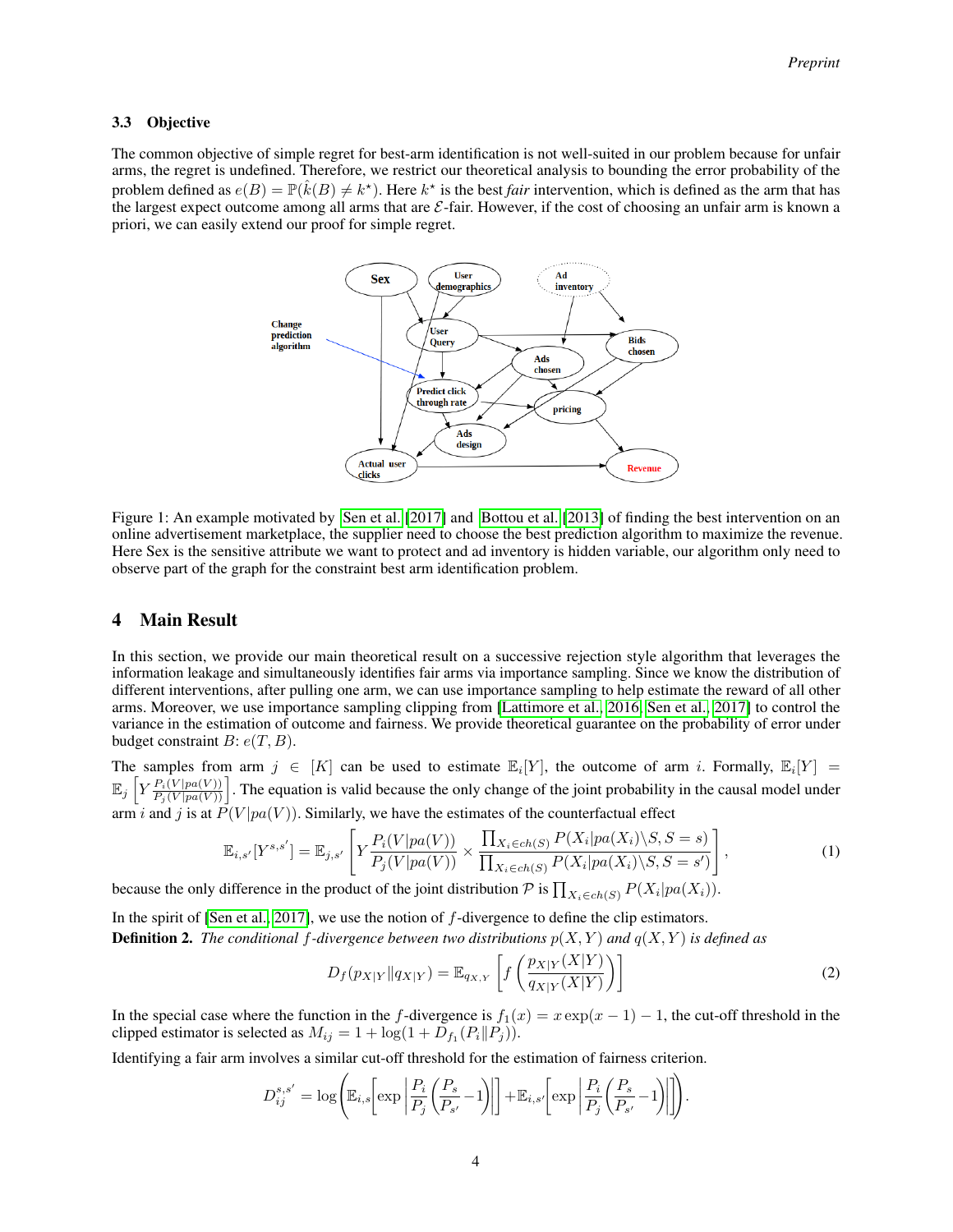Here  $P_i$  is the shorthand for  $P_i(V|pa(V))$  and  $P_s$  represents  $\prod_{X_i \in ch(S)} P(X_i|pa(X_i) \setminus S, S = s)$ . This measure naturally arises in our theoretical analysis and helps to bound the failing probability of identifying unfair arms in each stage. Due to the unbounded variance brought by importance sampling, the K-by-K matrices  $M_{ij}$  and  $D_{i,j}$  are used to control the variance of our clipped estimators for outcome and fairness measure in Equation [\(3\)](#page-4-0) and [\(4\)](#page-4-1).

<span id="page-4-0"></span>
$$
\hat{Y}_{k}^{\epsilon} = \frac{1}{Z_{k}} \sum_{\substack{m \in \mathcal{T}_{j} \\ 1 \leq j \leq K}} \frac{1}{M_{kj}} Y_{j}(m) \frac{P_{k}(V_{j}(m)|pa(V)_{j}(m))}{P_{j}(V_{j}(m)|pa(V)_{j}(m))} \cdot \mathbb{I}_{\overline{P_{j}(V_{j}(m)|pa(V)_{j}(m))}}^{\overline{P_{k}(V_{j}(m)|pa(V)_{j}(m))}} \leq 2 \log \left(\frac{2}{\epsilon}\right) M_{kj} \tag{3}
$$

<span id="page-4-1"></span>
$$
\hat{\zeta}_{k}^{s,s'}(\epsilon) = \frac{1}{O_{k}^{s,s'}} \sum_{\substack{1 \le j \le K \\ m \in \mathcal{T}_{j,s'}}} \frac{1}{D_{kj}^{s,s'}} Y_{j,s'}(m) \frac{P_k}{P_j} \left(\frac{P_s}{P_{s'}} - 1\right) \mathbb{I} \left\{ \left| \frac{P_k}{P_j} \left(\frac{P_s}{P_{s'}} - 1\right) \right| \le 2 \log \left(\frac{2}{\epsilon}\right) D_{kj}^{s,s'} \right\} \tag{4}
$$

We aggregate samples from different arms and use the estimators in Equation [\(3\)](#page-4-0) and [\(4\)](#page-4-1) for the expected outcome and fairness constraint. The estimator in Equation [\(4\)](#page-4-1), unlike the one-sided estimator in [Sen et al.](#page-10-1) [\[2017\]](#page-10-1), is two-sided. Let  $\mathcal{T}_k \subset \{1, 2, \dots, \tau\}$  be the indices of all the samples collected from arm k, and let  $\mathcal{T}_{k,s} \subset \{1, 2, \dots, \tau\}$  be the indices of all the samples collected from arm k with sensitive attribute s. We use  $\tau_i$ ,  $\tau_{i,s'}$  to denote the samples collected for estimating the outcome Y and for estimating the fairness constraint  $\zeta^{s,s'}$ . We use m to denote the index of samples. Finally, let  $Z_k = \sum_j \frac{\tau_j}{M_k}$  $\frac{\tau_j}{M_{kj}}, O_k^{s,s'} = \sum_j \frac{\tau_{j,s'}}{D_s^{s,s}}$  $\frac{\tau_{j,s'}}{D_{kj}^{s,s'}}$ . The constant  $\epsilon$  is phase-dependent and is chosen to be  $2^{-(l-1)}$  in the proof to balance the bias-variance trade-off in each stage.

#### 4.1 Algorithm

To find the best fair intervention, we proposed a variant of success rejection style algorithm that we named constraint successive rejection (CSR). The pseudo-code of our methods are listed in Algorithm [4,](#page-18-0) [5](#page-18-1) and [6.](#page-18-2) At each phase, we identify safe fair arms set  $\mathcal F$  and jointly eliminate sub-optimal arms (arms that are fair but have lower reward than the optimal fair arm) and unfair arms and get remaining arms  $R$ . The step size in each phase of each set is carefully designed to control the probability of mis-identification. A naive solution to this problem is to use a two-stage algorithm that identifies all fair arms in the first phase and uses any best-arm identification module in the second phase to identify the best arm. We will also experiment with this approach as a baseline in Numeric Analysis Section. Intuitively, our joint approach should have a better guarantee on the probability of error because samples are used more efficiently. We set  $n(T) = \lceil \log 2 \log 10\sqrt{T} \rceil$  and  $\overline{\log}(n) = \sum_{i=1}^{n} \frac{1}{i}$ ; in Algorithm [6,](#page-18-2)  $\tau(l) = \frac{T}{l \log(n(T))}$  an matrices used in budget allocation algorithm are decided by the divergence matrices and are used to solve a linear programming problem. The  $A, B, C$  matrices in Algorithm [6](#page-18-2) corresponds to the K-by-K outcome divergence matrix and two fairness divergence matrix filled with  $M_{ij}, D_{i,j}^{s,s'}, D_{i,j}^{s',s}$ . By solving the max-min problem, we can ensure a uniform good approximation in estimating the outcome and the fairness constraint. It returns  $\tau_{Y,j}, \tau_{s,j}, \tau_{s',j}$ , which are the number of samples allocated to estimate  $\hat{Y}_H$ ,  $\hat{\xi}^{s,s'}$  and  $\hat{\xi}^{s',s}$ . This allocation considers the budget constraint and information leakage through outcome and fairness divergence and tries to optimize the variance of the worst arm. Moreover, if after running Algorithm 1,  $|\mathcal{F}| = 0$ , we declare that no fair arm is found.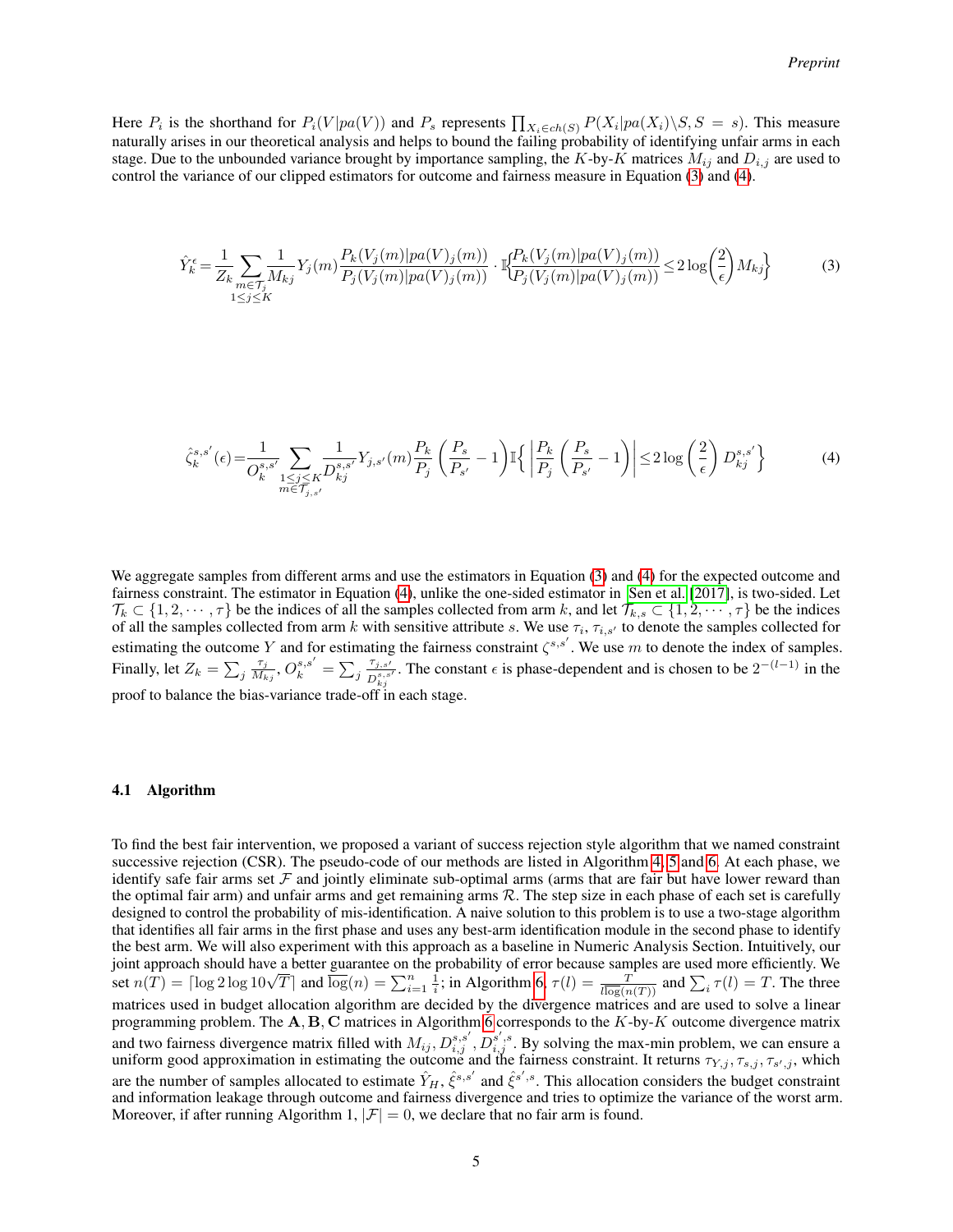| <b>Algorithm 1</b> Constraint Successive Rejection (CSR) - |  |  |
|------------------------------------------------------------|--|--|
| Given $T, B$                                               |  |  |

for  $l = 1$  to  $n(T)$  do get  $\tau_Y(l), \tau_{s'}(l), \tau_s(l)$  using Algorithm [6](#page-18-2) Use arm  $k$ ,  $\tau_Y(l)$ ,  $\tau_{s'}(l)$ ,  $\tau_s(l)$  times and collect samples  $(Y, X, pa(X), S)$ , for for  $k \in \mathcal{R}$  do Calculate  $\hat{Y}_k, \hat{\zeta}_k^{s,s'}, \hat{\zeta}_k^{s',s}$ end for if  $|\mathcal{R}| = 1$  then return arm in R end if  $\mathcal{F} = \left\{k \in \mathcal{R}(l): \hat{\zeta}_k^{s, s'} + \frac{3}{2^l} < \mathcal{E} \wedge \hat{\zeta}_k^{s, s'} - \frac{3}{2^l} > \right.$  $-\mathcal{E} \wedge \hat{\zeta}_k^{s',s} + \frac{3}{2^l} < \mathcal{E} \wedge \hat{\zeta}_k^{s',s} - \frac{3}{2^l} > -\mathcal{E} \Big\}$ if  $|\mathcal{F}| = 0$  then go to next phase end if  $\hat{Y}_H = \max_{k \in \mathcal{F}} \hat{Y}_k$  $\mathcal{R} = \mathcal{R} - \{k \in \mathcal{R} : (\hat{Y}_H > \hat{Y}_k + \frac{5}{2^l}) \vee (\hat{\zeta}_k^{s,s'} \frac{3}{2^l} > \mathcal{E} \big) \vee \big( \hat{\zeta}_k^{s,s'} + \frac{3}{2^l} < - \mathcal{E} \big) \vee \overline{\big( \hat{\zeta}_k^{s',s} - \frac{3}{2^l} > \big)}$  $\mathcal{E} \big( \sum_{k=1}^{\infty} \sqrt{\zeta_k^{s',s} + \frac{3}{2^l}} < - \mathcal{E} \big) \}$ end for

Algorithm 2 Constraint Successive Rejection (CSR) - Given  $T$ ,  $B$  (V2)

Same as Algorithm [\(4\)](#page-18-0) but calculate  $\hat{Y}_k, \hat{\zeta}_k^{s,s'}$ ,  $\hat{\zeta}_k^{s',s}$  from all the samples collected so far.

# Algorithm 3 Budget Allocation ALLOCATE $(c, a, b, B, A, B, C, R, \tau)$ 1  $\frac{1}{\sigma^\star(B,\mathcal{R})} = v^\star(B,\mathcal{R})$  $= \max_{\mathbf{v}} \min_{k \in \mathcal{R}} [\mathbf{A} \nu_Y, \mathbf{B} \nu_s, \mathbf{C} \nu_{s'}]_k$  $s.t.$   $\sum_{i=1}^{K}$  $i=0$  $c_i \nu_{Y,i} + a \nu_{s,i} + b \nu_{s',i} \leq B,$  $\sum_{k=1}^{K}$  $i=1$  $\nu_{Y,i} + \nu_{s,i} + \nu_{s',i} = 1$ , and  $\nu_{Y,i}, \nu_{s,i}, \nu_{s',i} \geq 0$

return

$$
\tau_{Y,j},\tau_{s,j},\tau_{s',j}=\nu_{Y,j}^\star\tau,\nu_{s,j}^\star\tau,\nu_{s',j}^\star\tau
$$

#### 4.2 Theoretical Result

We provide a problem-dependent theoretical guarantee for Algorithm [4.](#page-18-0) Theorem 1 shows that CSR guarantees the exponential decaying error rate for returning the optimal arm when *best fair* arm exists. When there is no fair arm, Theorem 2 shows that CSR guarantees exponential decaying error rate of returning no fair arms found.

**Theorem 1.** Consider a problem instance with K candidate arms. Suppose  $K > 1$  and there exists a best fair arm  $k^*$  $satisfying \left|\xi^{s,s'}_{k^*}\right|,\left|\xi^{s',s}_{k^*}\right|<\mathcal{E}$ . Let  $\rho_k$  be the optimal gap associated with each arm defined in the proof. Further define  $\bar{H}=\max_{k\neq k^{\star}}\frac{\rho_k^3}{2^{-2\rho_k}v^{\star}(B,R^{\star}(k))^2}$ . The error probability of Algorithm 1 is bounded as

$$
e(T, B) \le 8K^2 \rho^* \exp(-\frac{T}{8\bar{H}\overline{\log}(n(T))}),\tag{5}
$$

where  $\rho^*$  and  $\bar{H}$  are problem-dependent constants.

Proof Sketch: To derive this result, note that error happens when the best fair arm is eliminated in a certain round. The elimination occurs (i) when a fair arm's estimated reward exceeds the best fair arm or (ii) when the best fair arm is deemed unfair. Both suggests a lower bound on the error of estimated reward and on the error of estimated fairness gap. The two types of error are described with our notions of "success event" and "safe event" in our online analysis. Our algorithm operates in rounds, in each stage, our algorithm tries to eliminate unfair and sub-optimal arms simultaneously. By carefully control the failing probability of each stage, we get an exponential decaying rate up to a log factor.  $\Box$ 

Remark 1. *In order to jointly eliminate sub-optimal and unfair arms in each phase, our algorithm has a larger constant compared to* [Sen et al.](#page-10-1) [\[2017\]](#page-10-1), where there is no constraint on fairness. The larger constant H is from more constraint *on fairness for identifying fair arms, which makes our problem harder than [Sen et al.](#page-10-1) [\[2017\]](#page-10-1). Our problem-dependent constants*  $\rho_k$  *includes the fairness gap too, which characterize the difficulty level of identifying each arm using our algorithm.*

Next, we consider the setting when no fair arm exists, the following theorem shows our algorithm will also identify this setting with a probability asymptotically converges to 1.

**Theorem 2.** Suppose that  $K > 1$  and for all arms  $k \in [K]$  either  $|\xi_k^{s,s'}| \geq \mathcal{E}$  or  $|\xi_k^{s',s}| \geq \mathcal{E}$ . Define the constant  $\xi^* = \min_{k \in [K]} \min(\left||\xi^{s,s'}_k| - \mathcal{E}\right|, \left||\xi^{s',s}_k|. - \mathcal{E}\right|)$ . Then, the probability that the algorithm declares no fair arm exists is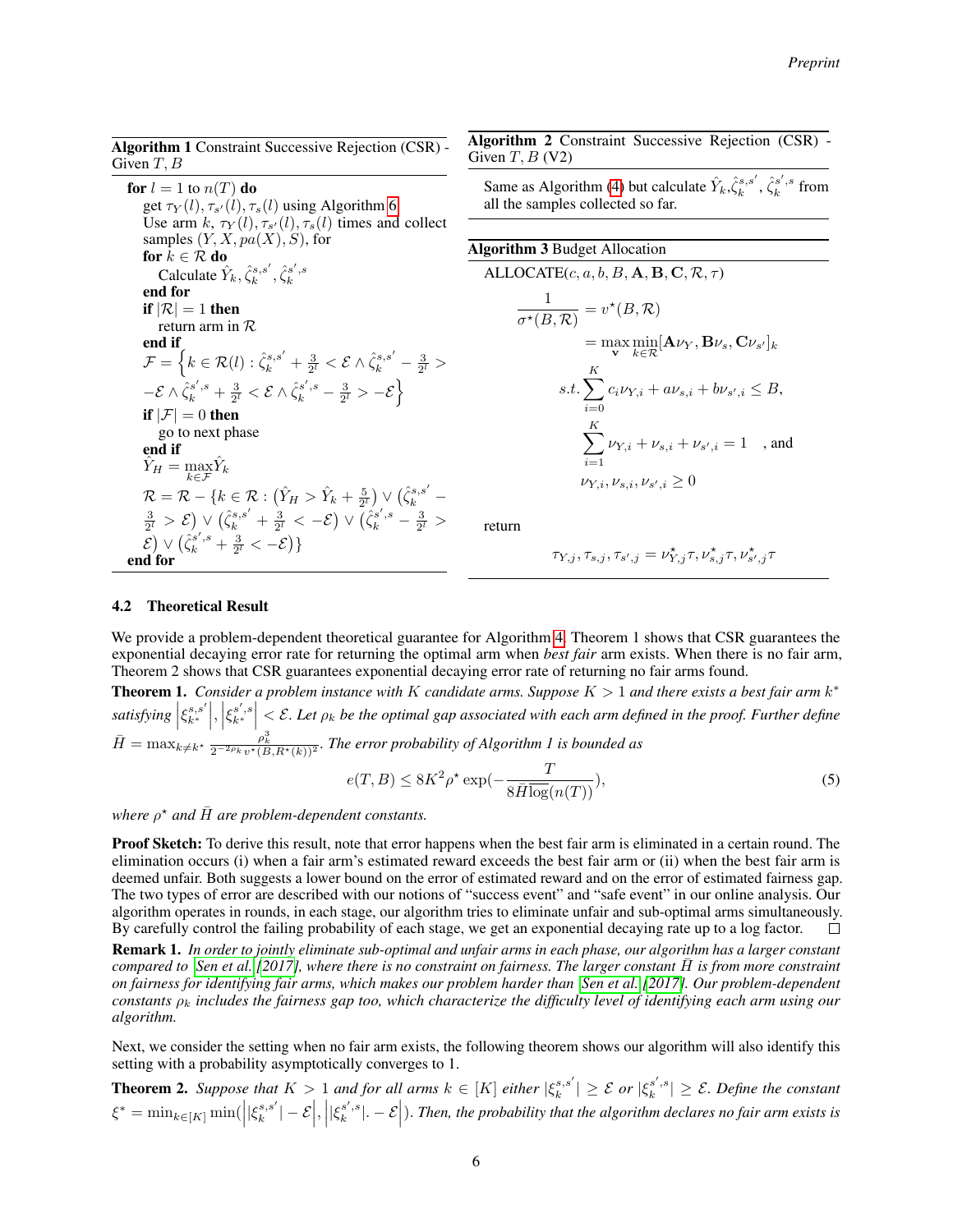<span id="page-6-2"></span><span id="page-6-1"></span>

Figure 3: (Red: CSR-V1, Green: CSR-V2, Blue: Two Stage - SRISV1, Purple: Two Stage - SRISV2)

*at least*

<span id="page-6-4"></span><span id="page-6-3"></span>
$$
1 - 4Kn(T) \exp(-\frac{(\xi^*)^2 T}{32n(T)^3 \log(n(T))} v^*(B)^2),
$$

where  $v^*(B) = \min_{\emptyset \neq R \subseteq [K]} v^*(B, R)$ .

The proof of both theorems is provided in the supplementary material due to space limit. The probability of correctly identifying the non-existence of fair arms approaches 1 as T goes to infinity.

## <span id="page-6-0"></span>5 Numerical Analysis

To demonstrate the effectiveness of the proposed approach, we use the causal graph as shown in Figure [2.](#page-6-1) Each sensitive attribute in S has a corresponding categorical distribution to generate  $V \in \{1, \dots, m\}$ , and each arm  $V_i$  has a binomial distribution. The random variable  $\epsilon$  has a binomial distribution with parameter  $p = 0.99$ , Y is generated by  $\epsilon$  and  $V_i$  as follows:

$$
Y = \begin{cases} f(V_i), & \text{if } \epsilon = 1. \\ 1 - f(V_i), & \text{otherwise.} \end{cases}
$$
 (6)

We follow the experiment setting in [Sen et al.](#page-10-1) [\[2017\]](#page-10-1) and assume that there is only one easy arm that can be pulled many times. It corresponds to the setting that we have a sufficient number of samples from a deployed system but it is costly to acquire samples for new arms. We define the following budget constraint:  $\sum_{k\neq 1} \nu_{Y,k} + \nu_{s,k} + \nu_{s',k} < \frac{1}{\sqrt{n}}$  $\frac{1}{T}$ . This is acquire samples for now annotation we cannot as formulas subger constraint  $\sum_{k\neq 1} r_{1,k} + s_{3,k} + s_{5,k} \leq \sqrt{T}$ . makes it easier for us to adjust the divergence with arm 1 to see how our algorithm perform under various settings. We

set  $K = 30$  and  $m = 20$  in our experiment and all results are averaged over 100 runs.

We use a two-stage style algorithm as a baseline for comparison. The two-stage algorithm uses half of the budget to identify all arms that satisfy the fairness constraint, and then uses the remaining budget to identify the best arm among the selected fair arms. For the best arm identification module, we use SRIS-v1 and SRIS-v2 in [Sen et al.](#page-10-1) [\[2017\]](#page-10-1), which are the state-of-the-art algorithms of this problem to the best of our knowledge. The complete description and pseudo-code of the two stage algorithms are provided in the supplementary material. We abbreviate our algorithm CSR-V1, CSR-V2 to V1 and V2, respectively. Similarly, the two baseline algorithms are referred to as *two stage V1* and *two stage V2*. We report the probability of error in our plots below. Each setting has a unique best *fair* arm that our algorithm aims to identify. We plot the probability of error against the total budget in each figure.

#### 5.1 No Fairness Constraint

First, we consider the case where the fairness constraint is always satisfied so that the problem degenerates to best arm identification in [Sen et al.](#page-10-1) [\[2017\]](#page-10-1). We set the divergence relatively small so that  $M_{k0}/\,$  $\sqrt{K}$ ,  $D_{k0}^{s,s'}$ regenerates to  $\sqrt{K}$ ,  $D_{k0}^{s',s}$  $^{\circ}$  $K < 30$ . Since we mainly use samples from arm 1 to estimate arm  $K$ 's outcome and counterfactual fairness, we keep this condition in the following experiments. We set the constraint  $\mathcal E$  equal to 2, which all arms satisfy by a large margin. Since our algorithm will spend extra budget on exploring the fairness constraint on sensitive attributes, it should perform worse than a normal best arm identification algorithm. The observation is confirmed in Figure [3\(a\).](#page-6-2) V2 and Two Stage V2 easily achieve perfect performance, and two stage V1 demonstrates low probability of error because it still spends half of the budget for the best arm identification module.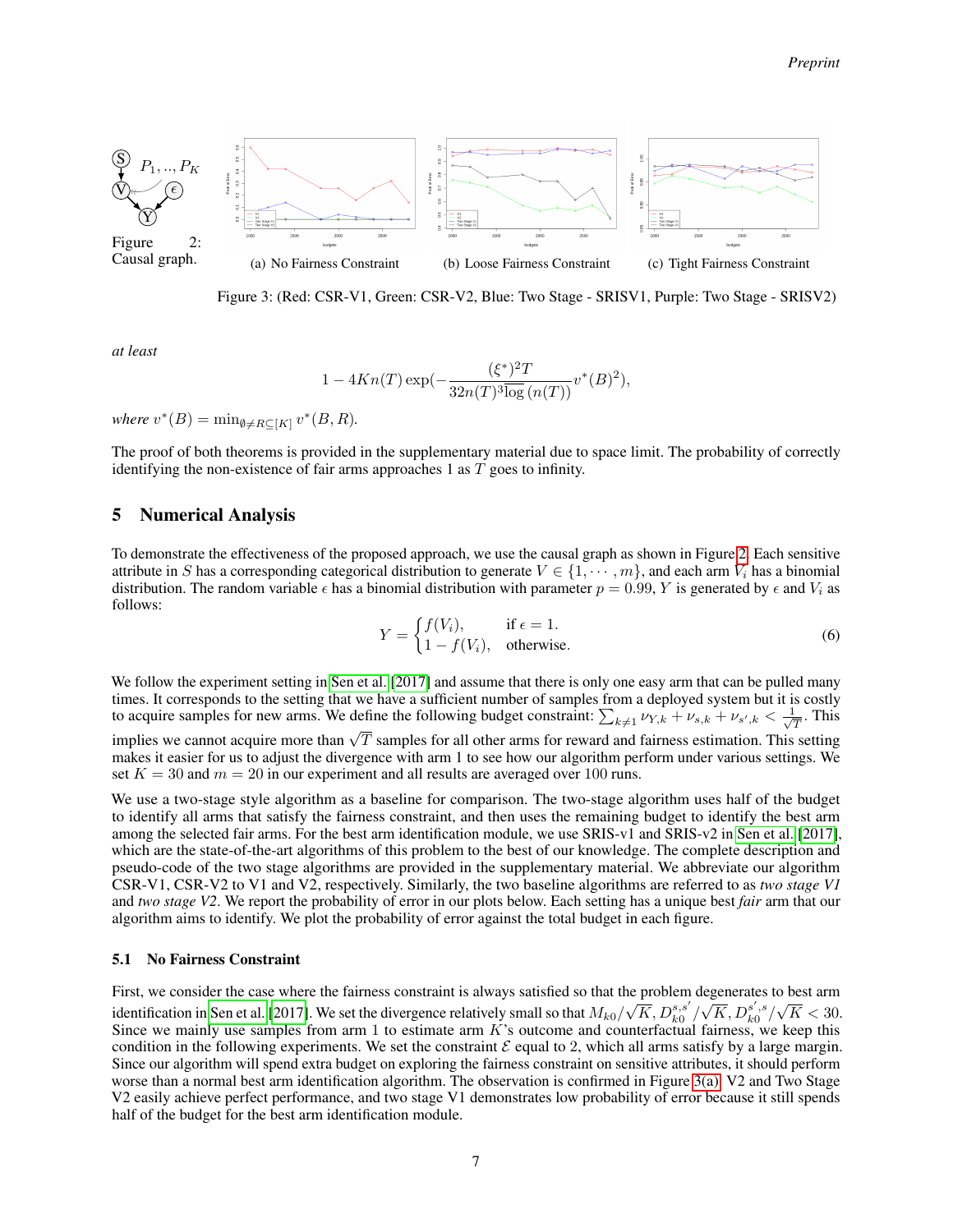

Figure 4: Causal graph for the HEPAR-II dataset.

## 5.2 Loose Fairness Constraint

In this setting, we consider the case that the fairness constraint is relatively large in the sense that some arms do not meet the fairness constraint, and we need to identify the optimal arm that is fair. We keep the same constraint on the divergence and keep the minimum gap on the final outcome similar. As the fairness constraint becoming smaller, the minimal gap on fairness gets smaller and the problem becomes harder. As a result, only 8 arms are not feasible. As shown in Figure [3\(b\),](#page-6-3) V2 achieves the best performance in minimizing probability of error comparing to all other baselines. V1 has a similar performance comparing to its two-stage counterpart. This could be due to noisy estimation since only limited samples are used in each phase.

## 5.3 Tight Fairness Constraint

In this setting, we consider the hardest case where the minimal gap is relatively small in the sense that many arms do not meet the fairness constraint and we need to identify the optimal arm that is fair. Since the fairness constraint is very small, the algorithms cannot identify feasible arms easily, which makes them slower to find the optimal arm. In our experiment, only 9 arms are feasible. The fairness constraint is set to 0.03, and the optimal gap of outcome is around 0.06, which is also fairly small. The final result is shown in Figure [3\(c\).](#page-6-4) We notice the result is a little noisy when the constraint is small, so the result is averaged over 300 runs. In this setting, all algorithms suffer from high probability of error and clearly a lot more samples are needed than previous two settings to correctly identify the best fair arm. Two stage V1 and two stage V2 have a very similar performance to V1. However, V2 shows much better performance and a clear decreasing trend when the budget is increasing. This empirically demonstrates the effectiveness of our proposed algorithm.

#### 5.4 Ablation Study

Finally, we consider the effect of divergence on the result of our algorithm. We control the divergence of  $M_{k1}$ ,  $D_{k1}^{s,s'}$ 

and  $D_{k1}^{s',s}$  here to investigate how our results change with them. We use the same causal graph and experimental setting as above. Our analysis suggests that larger divergence implies smaller information leakage and a harder identification process. In all experiments performance of algorithms drops while the divergence gets larger. Our ablation study empirically supports our observation that a lower divergence term facilitates the estimation by importance sampling, which in turn improves the identification of the best *fair* arm. The complete results and discussions are included in supplementary material due to space limit.

## 6 Real Dataset

In order to examine how different methods perform in practice. We also use a more challenging task with a large causal graph HEPAR-II studied in medicine [\[Onisko et al.\]](#page-10-8). HEPAR-II has 70 nodes and 123 arcs. The average degree of the bayesian network is 3.51 and maximum in-degree is 6. An subset of the Directed Acyclic Graph [\[Pearl, 2009\]](#page-10-2) is shown in Figure [7.](#page-19-0)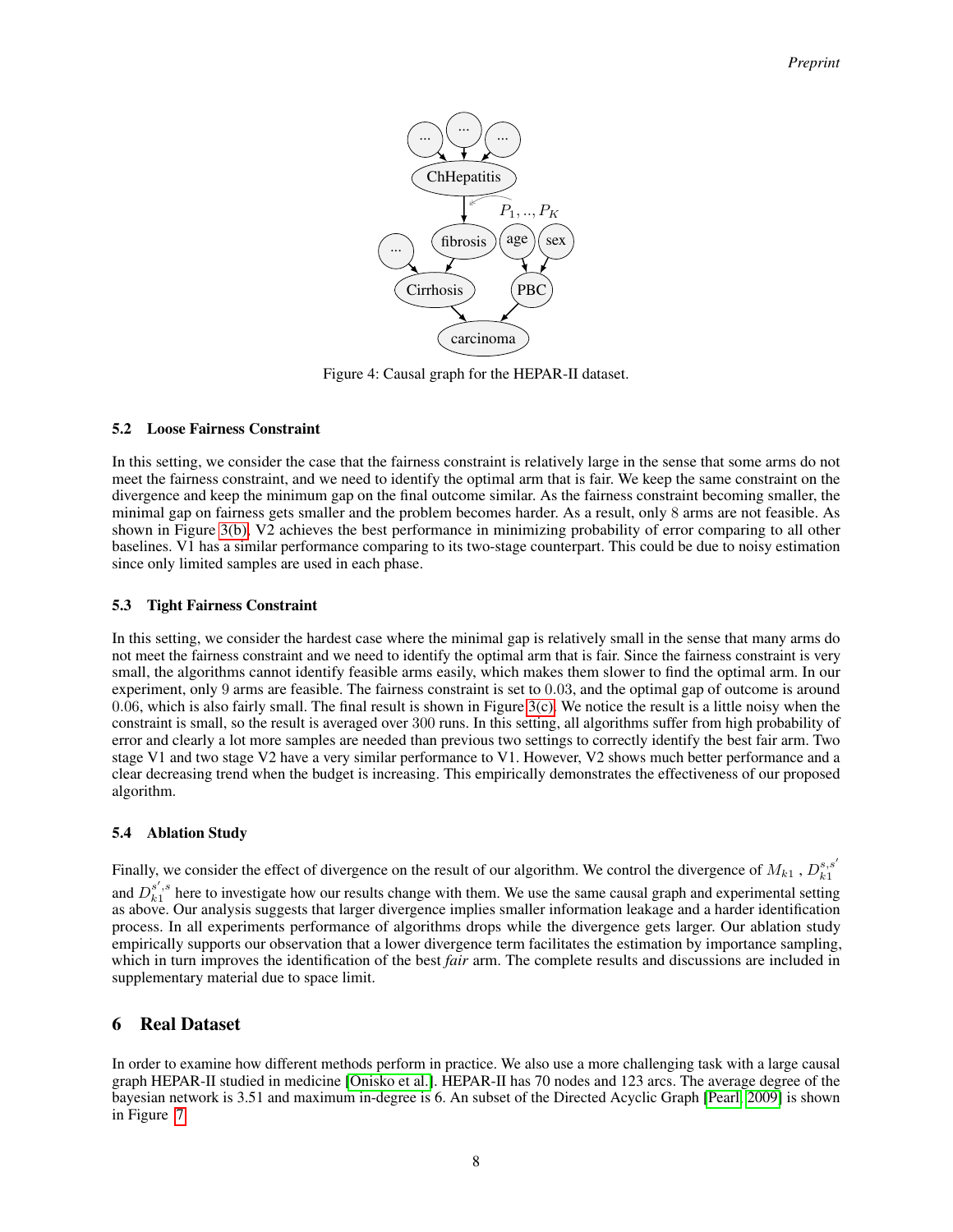

<span id="page-8-0"></span>Figure 5: Result for HEPAR-II (Red: CSR-V1, Green: CSR-V2, Blue: Two Stage - SRISV1, Purple: Two Stage - SRISV2)

For our experiment, we choose the algorithm, protected attribute, outcome node as 'fibrosis', 'sex', 'carcinoma' in the bayesian network respectively. We created 10 random probability distributions for 'fibrosis' given its parents to represent 10 candidate algorithms that we need to identify the best fair arm from. We encode 'carcinoma' as 0 and 1 to represent the final reward generated for each customer and this reward needs to be counterfactually fair with respect to sex, which means for each customer, the algorithm will ensure their reward is almost the same if they have a different gender. We make the same assumptions as in the numeric analysis section for budget constraint, so the first arm represents an arm already deployed in the system so one can pull it for more times and other arms come with a larger cost. The fairness constraint is set to be 0.2. The [Bayesian Network Repository](https://www.bnlearn.com/bnrepository/discrete-large.html#hepar2) provides a fitted bayesian network so that we can do random sampling to generate data that we consider to be ground-truth in our experiment.

Note that our algorithm only needs partial knowledge of the causal graph, an example is the omitted nodes in Figure [7.](#page-19-0) In this experiment, we only need access to two conditional probabilities and observation of 6 nodes in the causal graph, which is only 8.6% of the total nodes. In the context of an online marketplace, it means less data and teams are needed to ensure the algorithmic fairness for reasons like efficiency and security.

We experiment with total budget (number of pulls) ranging from 2000 to 10000 with a step size of 2000 and the probability of error is averaged over 50 runs. The result is shown in Figure [5,](#page-8-0) CSR and CSR-V2 still show the best performance under HEPAR-II dataset and the conclusion is consistent with what we found in numerical analysis section. We also find SRISV2 doesn't perform well here, we suspect the first stage will eliminate the best arm by mistake in this more challenging problem.

# 7 Conclusion

In this paper, we propose a novel fairness criterion on revenue with respect to sensitive attributes in a given causal graph. Our criterion is based on counterfactual fairness. We introduce the important problem of identifying the best arm that satisfies the fairness constraint. This problem is solved by extending an existing causal bandit algorithm to the case of constrained best arm identification. We empirically and theoretically examine the effectiveness of the proposed method. This paper considers only one binary sensitive attribute. A general setting involves many sensitive attributes that people want to protect, and they could have complex dependencies. We also refrain from the discussion of identifiability and counterfactual inference in partially or completely unknown causal graphs in this paper and assume a given causal graph with full access to desired conditionals. These more challenging, but no less important problems are left for future research.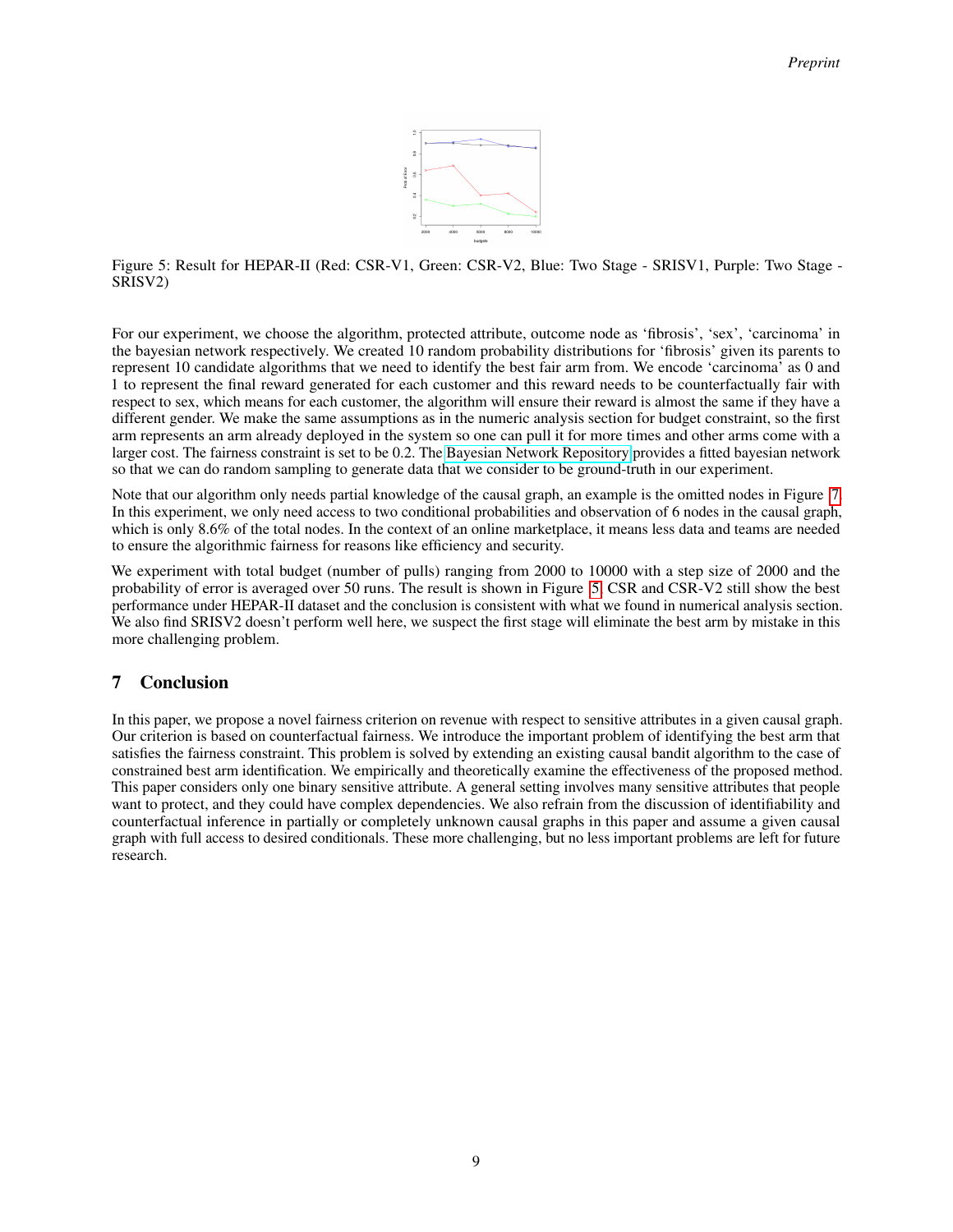## References

- <span id="page-9-5"></span>Tolga Bolukbasi, Kai-Wei Chang, James Y Zou, Venkatesh Saligrama, and Adam T Kalai. Man is to computer programmer as woman is to homemaker? debiasing word embeddings. In *Neurlps*, pages 4349–4357, 2016.
- <span id="page-9-2"></span>Léon Bottou, Jonas Peters, Joaquin Quiñonero-Candela, Denis X Charles, D Max Chickering, Elon Portugaly, Dipankar Ray, Patrice Simard, and Ed Snelson. Counterfactual reasoning and learning systems: The example of computational advertising. *JMLR*, 14(1):3207–3260, 2013.
- <span id="page-9-3"></span>Toon Calders and Sicco Verwer. Three naive bayes approaches for discrimination-free classification. *Data Mining and Knowledge Discovery*, 21(2):277–292, 2010.
- <span id="page-9-17"></span>Yifang Chen, Alex Cuellar, Haipeng Luo, Jignesh Modi, Heramb Nemlekar, and Stefanos Nikolaidis. Fair contextual multi-armed bandits: Theory and experiments. *arXiv preprint arXiv:1912.08055*, 2019.
- <span id="page-9-9"></span>Zak Doffman. Amazon refuses to quit selling 'flawed' and 'racially biased' facial recognition, 2019. URL [https://www.forbes.com/sites/zakdoffman/2019/01/28/amazon-hits-out-at-attackers-and-claims-were-not](https://www.forbes.com/sites/zakdoffman/2019/01/28/amazon-hits-out-at-attackers-and-claims-were-not-racist/#1c7564b946e7)[racist/#1c7564b946e7.](https://www.forbes.com/sites/zakdoffman/2019/01/28/amazon-hits-out-at-attackers-and-claims-were-not-racist/#1c7564b946e7)
- <span id="page-9-4"></span>Cynthia Dwork, Moritz Hardt, Toniann Pitassi, Omer Reingold, and Richard Zemel. Fairness through awareness. In *Proceedings of the 3rd innovations in theoretical computer science conference*, pages 214–226, 2012.
- <span id="page-9-23"></span>EEOC. The u.s. equal employment opportunity commission uniform guidelines on employee selection procedures. 1979.
- <span id="page-9-22"></span>Michael Feldman, Sorelle A Friedler, John Moeller, Carlos Scheidegger, and Suresh Venkatasubramanian. Certifying and removing disparate impact. In *Proceedings of the 21th ACM SIGKDD International Conference on Knowledge Discovery and Data Mining*, pages 259–268. ACM, 2015.
- <span id="page-9-13"></span>Stephen Gillen, Christopher Jung, Michael Kearns, and Aaron Roth. Online learning with an unknown fairness metric. In *Neurlps*, pages 2600–2609, 2018.
- <span id="page-9-15"></span>Kenneth Holstein, Jennifer Wortman Vaughan, Hal Daumé III, Miro Dudik, and Hanna Wallach. Improving fairness in machine learning systems: What do industry practitioners need? In *Proceedings of the 2019 CHI Conference on Human Factors in Computing Systems*, page 600. ACM, 2019.
- <span id="page-9-14"></span>Shahin Jabbari, Matthew Joseph, Michael Kearns, Jamie Morgenstern, and Aaron Roth. Fairness in reinforcement learning. In *Proceedings of the 34th ICML-Volume 70*, pages 1617–1626. JMLR. org, 2017.
- <span id="page-9-7"></span>Matthew Joseph, Michael Kearns, Jamie H Morgenstern, and Aaron Roth. Fairness in learning: Classic and contextual bandits. In *Neurlps*, pages 325–333, 2016.
- <span id="page-9-21"></span>Julian Katz-Samuels and Abraham Bagherjeiran. Feasible bidding strategies through pure-exploration bandits. 2019.
- <span id="page-9-20"></span>Julian Katz-Samuels and Clay Scott. Feasible arm identification. In *ICML*, pages 2540–2548, 2018.
- <span id="page-9-10"></span>Julian Katz-Samuels and Clayton Scott. Top feasible arm identification. In *The 22nd International Conference on Artificial Intelligence and Statistics*, pages 1593–1601, 2019.
- <span id="page-9-8"></span>Matt J Kusner, Joshua Loftus, Chris Russell, and Ricardo Silva. Counterfactual fairness. In *Neurlps*, pages 4066–4076, 2017.
- <span id="page-9-11"></span>Finnian Lattimore, Tor Lattimore, and Mark D Reid. Causal bandits: Learning good interventions via causal inference. In *Neurlps*, pages 1181–1189, 2016.
- <span id="page-9-16"></span>Fengjiao Li, Jia Liu, and Bo Ji. Combinatorial sleeping bandits with fairness constraints. *IEEE Transactions on Network Science and Engineering*, 2019.
- <span id="page-9-1"></span>Sheng Liu, Long He, and Zuo-Jun Max Shen. On-Time Last Mile Delivery: Order Assignment with Travel Time Predictors. SSRN Scholarly Paper ID 3179994, Social Science Research Network, Rochester, NY, May 2018.
- <span id="page-9-19"></span>Yang Liu, Goran Radanovic, Christos Dimitrakakis, Debmalya Mandal, and David C Parkes. Calibrated fairness in bandits. *arXiv preprint arXiv:1707.01875*, 2017.
- <span id="page-9-18"></span>Blossom Metevier, Stephen Giguere, Sarah Brockman, Ari Kobren, Yuriy Brun, Emma Brunskill, and Philip S Thomas. Offline contextual bandits with high probability fairness guarantees. In *Neurlps*, pages 14893–14904, 2019.
- <span id="page-9-0"></span>Clair C Miller. Can an algorithm hire better than a human? 2015.
- <span id="page-9-6"></span>Razieh Nabi and Ilya Shpitser. Fair inference on outcomes. In *AAAI*, 2018.
- <span id="page-9-12"></span>Razieh Nabi, Daniel Malinsky, and Ilya Shpitser. Learning optimal fair policies. *arXiv preprint arXiv:1809.02244*, 2018.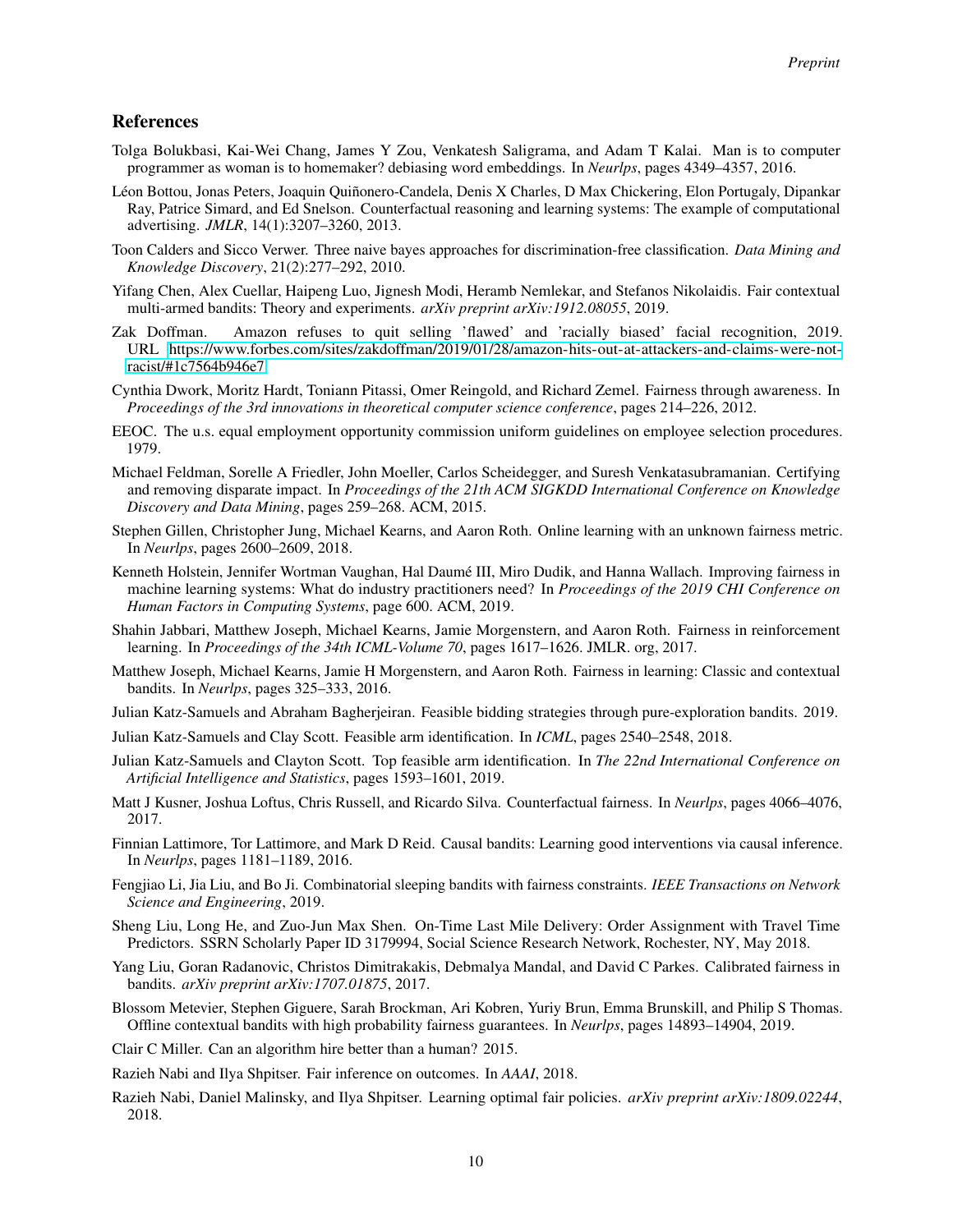- <span id="page-10-5"></span>Alexandra Olteanu, Carlos Castillo, Fernando Diaz, and Emre Kiciman. Social data: Biases, methodological pitfalls, and ethical boundaries. *Frontiers in Big Data*, 2:13, 2019.
- <span id="page-10-8"></span>Agnieszka Onisko, Marek J Druzdzel, and Hanna Wasyluk. A probabilistic causal model for diagnosis of liver disorders.
- <span id="page-10-7"></span>Vishakha Patil, Ganesh Ghalme, Vineet Nair, and Y Narahari. Achieving fairness in the stochastic multi-armed bandit problem. *arXiv preprint arXiv:1907.10516*, 2019.
- <span id="page-10-2"></span>Judea Pearl. *Causality*. Cambridge university press, 2009.
- <span id="page-10-0"></span>Cynthia Rudin. Predictive policing using machine learning to detect patterns of crime. 2013.
- <span id="page-10-1"></span>Rajat Sen, Karthikeyan Shanmugam, Alexandres G Dimakis, and Sanjay Shakkottai. Identifying best interventions through online importance sampling. In *Proceedings of the 34th ICML-Volume 70*, pages 3057–3066. JMLR. org, 2017.
- <span id="page-10-3"></span>Akihiro Yabe, Daisuke Hatano, Hanna Sumita, Shinji Ito, Naonori Kakimura, Takuro Fukunaga, and Ken-ichi Kawarabayashi. Causal bandits with propagating inference. In *ICML*, pages 5508–5516, 2018.
- <span id="page-10-4"></span>Junzhe Zhang and Elias Bareinboim. Fairness in decision-making—the causal explanation formula. In *Thirty-Second AAAI Conference on Artificial Intelligence*, 2018.
- <span id="page-10-6"></span>Xueru Zhang, Mohammadmahdi Khaliligarekani, Cem Tekin, et al. Group retention when using machine learning in sequential decision making: the interplay between user dynamics and fairness. In *Neurlps*, pages 15243–15252, 2019.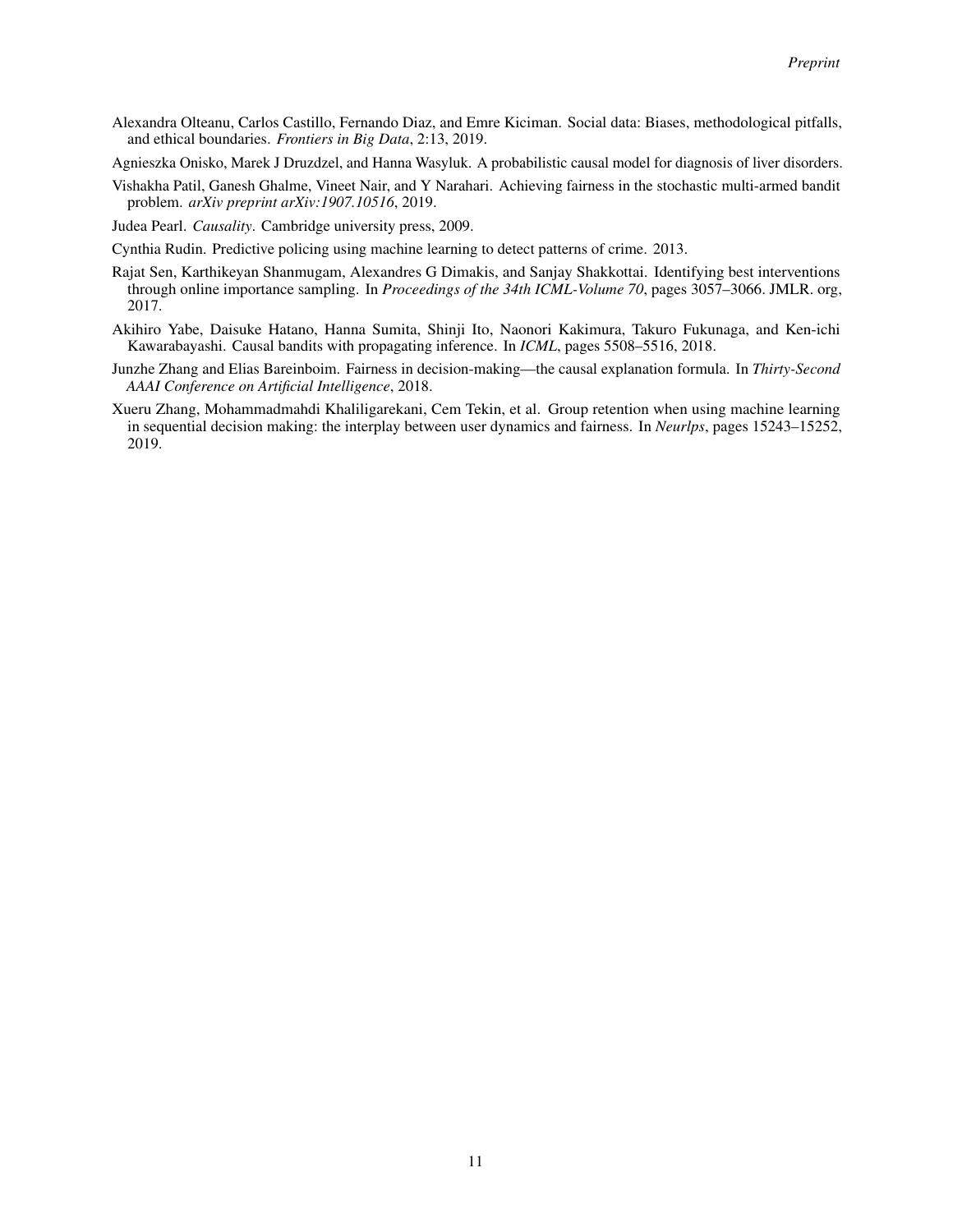# A Proofs

## A.1 Importance Sampling Clipped Estimator

**Definition 3.**  $\eta_{i,j}(\epsilon)$ 

<span id="page-11-4"></span>
$$
\eta_{i,j}(\epsilon) = \min\left\{\eta : \mathbb{P}_i\left(\frac{P_i(V|pa(V))}{P_j(V|pa(V))} > \eta\right) \le \frac{\epsilon}{2}\right\} \tag{7}
$$

**Definition 4.**  $\gamma^{s,s'}_{i,j}(\epsilon)$ 

$$
\gamma_{i,j}^{s,s'}(\epsilon) = \min\left\{\gamma : \mathbb{P}_{i,s}\left(\left|\frac{P_i(V|pa(V))}{P_j(V|pa(V))}\left(\prod_{X_k \in ch(S)} \frac{P(X_k)|pa(X_k) \setminus S, S = s)}{P(X_k)|pa(X_k) \setminus S, S = s'} - 1\right)\right|\right) > \gamma\right\} + \mathbb{P}_{i,s'}\left(\left|\frac{P_i(V|pa(V))}{P_j(V|pa(V))}\left(\prod_{X_k \in ch(S)} \frac{P(X_k)|pa(X_k) \setminus S, S = s)}{P(X_k)|pa(X_k) \setminus S, S = s'} - 1\right)\right|\right) > \gamma\right) \le \frac{\epsilon}{2}\right\}
$$
(8)

The clipping threshold defined above are used in the estimators below.

$$
\hat{Y}_i^{(\eta)}(j) = \frac{1}{t} \sum_{m=1}^t Y_j(m) \frac{P_i(V_j(m)|pa(V)_j(m))}{P_j(V_j(m)|pa(V)_j(m))} \mathbb{I}\left\{\frac{P_i(V_j(m)|pa(V)_j(m))}{P_j(V_j(m)|pa(V)_j(m))} \le \eta_{i,j}(\epsilon)\right\}
$$
\n(9)

$$
\hat{\zeta}_{i,j}^{s,s'}(\gamma) = \frac{1}{t} \sum_{m=1}^{t} Y_{j,s'}(m) \frac{P_i(V_{j,s'}(m)|pa(V)_{j,s'}(m))}{P_j(V_{j,s'}(m)|pa(V)_{j,s'}(m))} \left( \prod_{X_k \in ch(S)} \frac{P(X_{k_{j,s'}}|pa(X_k)_{j,s'} \setminus S, S = s)}{P(X_{k_{j,s'}}|pa(X_k)_{j,s'} \setminus S, S = s')} - 1 \right)
$$
\n
$$
\mathbb{I} \Big\{ \frac{P_i(V_{j,s'}(m)|pa(V)_{j,s'}(m))}{P_j(V_{j,s'}(m)|pa(V)_{j,s'}(m))} \Big| \prod_{X \in ch(S)} \frac{P(X_{k_{j,s'}}|pa(X_k)_{j,s'} \setminus S, S = s)}{P(X_{k_{j,s'}}|pa(X_k)_{j,s'} \setminus S, S = s')} - 1 \Big| \le \gamma_{i,j}^{s,s'} \Big\}
$$
\n(10)

$$
\hat{\zeta}_{i,j}^{s',s}(\gamma) = \frac{1}{t} \sum_{m=1}^{t} Y_{j,s}(m) \frac{P_i(V_{j,s}(m)|pa(V)_{j,s}(m))}{P_j(V_{j,s}(m)|pa(V)_{j,s}(m))} \left( \prod_{X_k \in ch(S)} \frac{P(X_{k_{j,s}}|pa(X_k)_{j,s} \setminus S, S = s')}{P(X_{k_{j,s}}|pa(X_k)_{j,s} \setminus S, S = s)} - 1 \right)
$$
\n
$$
\mathbb{I} \left\{ \frac{P_i(V_{j,s}(m)|pa(V)_{j,s}(m))}{P_j(V_{j,s}(m)|pa(V)_{j,s}(m))} \Big| \prod_{X_k \in ch(S)} \frac{P(X_{k_{j,s}}|pa(X_k)_{j,s} \setminus S, S = s')}{P(X_{k_{j,s}}|pa(X_k)_{j,s} \setminus S, S = s)} - 1 \right| \le \gamma_{i,j}^{s',s} \right\}
$$
\n(11)

We provide guarantees for the estimators above. We use the shorthand  $\mu_i = \mathbb{E}_i[Y]$ , which the expected outcome under  $i$ -th arm.

**Lemma 3.**  $\hat{Y}_i^{(\eta)}(j)$  and  $\hat{\zeta}_{i,j}^{s,s'}(\gamma)$  satisfy the following bounds:

<span id="page-11-5"></span><span id="page-11-1"></span><span id="page-11-0"></span>
$$
\mathbb{E}_j[\hat{Y}_i^{(\eta)}(j)] \le \mu_i \le \mathbb{E}_j[\hat{Y}_i^{(\eta)}(j)] + \frac{\epsilon}{2}
$$
\n(12)

<span id="page-11-3"></span><span id="page-11-2"></span>
$$
\mathbb{E}\hat{\zeta}_{i,j}^{s,s'}(\gamma) - \frac{\epsilon}{2} \le \zeta_{i,j}^{s,s'} \le \mathbb{E}\hat{\zeta}_{i,j}^{s,s'}(\gamma) + \frac{\epsilon}{2}
$$
\n(13)

$$
\mathbb{P}\left(\mu_i - \delta - \frac{\epsilon}{2} \le \hat{Y}_i^{(\eta)}(j) \le \mu_i + \delta\right) \ge 1 - 2\exp(-\frac{\delta^2 t}{2\lambda_{i,j}(\epsilon)^2})\tag{14}
$$

$$
\mathbb{P}\left(\zeta_{i,j}^{s,s'}-\frac{\epsilon}{2}-\delta\leq\hat{\zeta}_{i,j}^{s,s'}(\gamma)\leq\zeta_{i,j}^{s,s'}+\frac{\epsilon}{2}+\delta\right)\geq 1-2\exp(-\frac{\delta^2t}{8\gamma_{i,j}^{s,s'}(\epsilon)^2}).\tag{15}
$$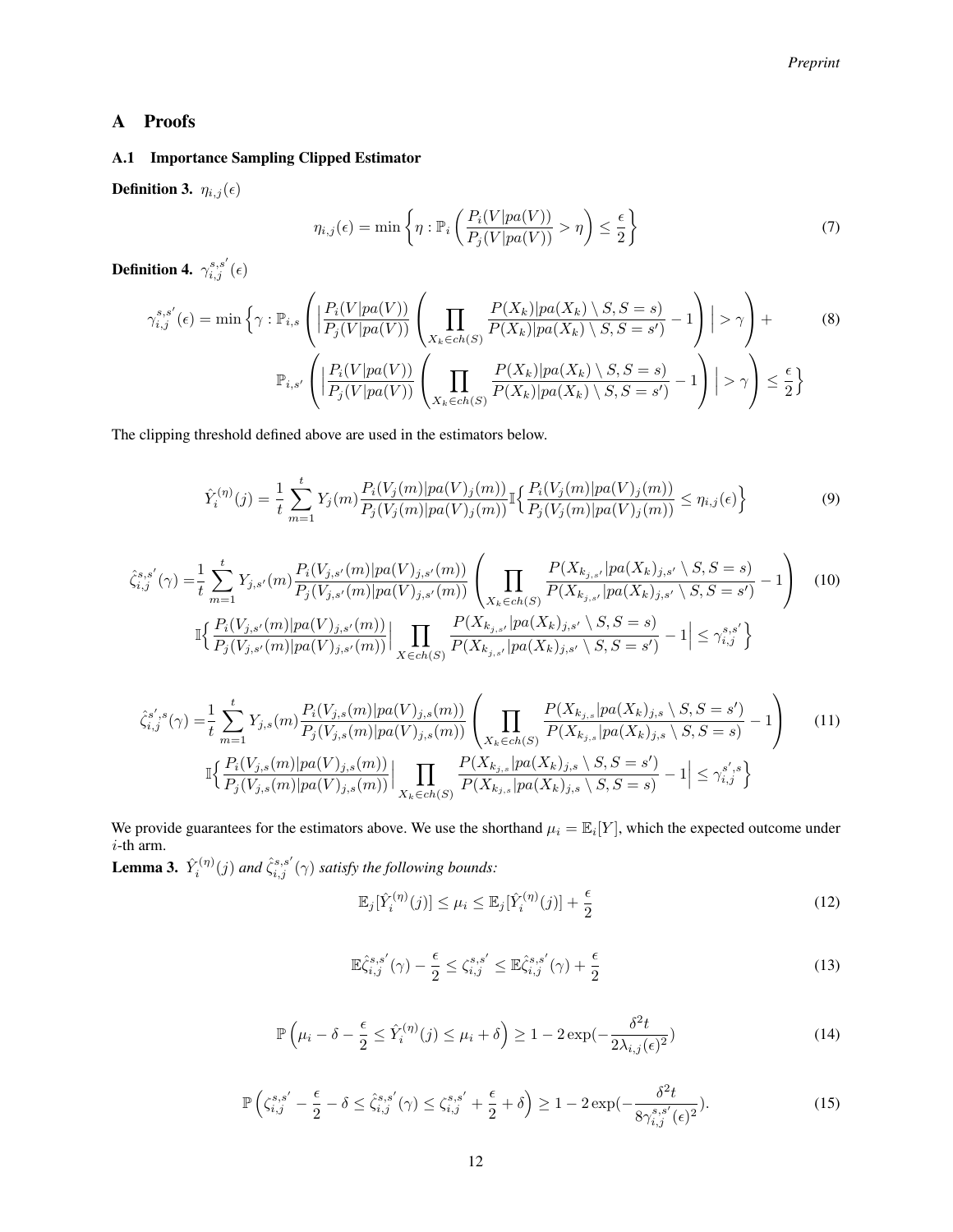*Proof.* The proof of Equation [\(12\)](#page-11-0) is exactly the same as [Sen et al.](#page-10-1) [\[2017\]](#page-10-1), we refer readers to read supplementary of [Sen et al.](#page-10-1) [\[2017\]](#page-10-1) for details, we show proof for Equation [\(13\)](#page-11-1),[\(14\)](#page-11-2),[\(15\)](#page-11-3) below.

$$
\zeta_{i,j}^{s,s'} = \mathbb{E}_{j,s'} Y \frac{P_i(V|pa(V))}{P_j(V|pa(V))} \times (\prod_{X_k \in ch(S)} \frac{P(X_k)|pa(X_k) \setminus S, S = s)}{P(X_k)|pa(X_k) \setminus S, S = s')} - 1)
$$
  

$$
\mathbb{I}\Big\{\Big|\frac{P_i(V|pa(V))}{P_j(V|pa(V))} (\prod_{X_k \in ch(S)} \frac{P(X_k)|pa(X_k) \setminus S, S = s)}{P(X_k)|pa(X_k) \setminus S, S = s')} - 1\Big| \leq \gamma_{i,j}^{s,s'}(\epsilon) \Big\}
$$
  

$$
+ \mathbb{E}_{j,s'} Y \frac{P_i(V|pa(V))}{P_j(V|pa(V))} \times (\prod_{X_k \in ch(S)} \frac{P(X_k)|pa(X_k) \setminus S, S = s)}{P(X_k)|pa(X_k) \setminus S, S = s')} - 1)
$$
  

$$
\mathbb{I}\Big\{\Big|\frac{P_i(V|pa(V))}{P_j(V|pa(V))} (\prod_{X_k \in ch(S)} \frac{P(X_k)|pa(X_k) \setminus S, S = s)}{P(X_k)|pa(X_k) \setminus S, S = s')} - 1\Big| > \gamma_{i,j}^{s,s'}(\epsilon) \Big\}
$$
(16)

. Denote the second term as  $\omega$ , we have

$$
|\omega| \leq \mathbb{P}_{i,s}(|\frac{P_i(V|pa(V))}{P_j(V|pa(V))}(\prod_{X_k \in ch(S)} \frac{P(X_k)|pa(X_k) \setminus S, S = s)}{P(X_k)|pa(X_k) \setminus S, S = s')} - 1)| > \gamma_{i,j}^{s,s'}) +
$$
\n
$$
\mathbb{P}_{i,s'}(|\frac{P_i(V|pa(V))}{P_j(V|pa(V))}(\prod_{X_k \in ch(S)} \frac{P(X_k)|pa(X_k) \setminus S, S = s)}{P(X_k)|pa(X_k) \setminus S, S = s')} - 1)| > \gamma_{i,j}^{s,s'}) \leq \frac{\epsilon}{2}.
$$
\n(17)

All terms in summation of [9](#page-11-4) and [10](#page-11-5) are bounded by  $\eta_{i,j}(\epsilon)$  and  $\gamma_{i,j}^{s,s'}(\epsilon)$  respectively, and by Azuma-Hoeffding:

$$
\mathbb{P}(|\hat{Y}_i^{(\eta)}(j) - \mathbb{E}_j[\hat{Y}_i^{(\eta)}(j)]| > \delta) \le 2 \exp(-\frac{\delta^2 t}{2\eta_{i,j}(\epsilon)^2})
$$
\n(18)

$$
\mathbb{P}\left(\left|\hat{\zeta}_{i,j}^{s,s'}(\gamma) - \mathbb{E}_{j,s'}\hat{\zeta}_{i,j}^{s,s'}(\gamma)\right| > \delta\right) \le 2\exp\left(-\frac{\delta^2 t}{8\gamma_{i,j}^{s,s'}(\epsilon)^2}\right). \tag{19}
$$

<span id="page-12-1"></span><span id="page-12-0"></span> $\Box$ 

# A.2 Relating with  $f$ -divergence

Note that

$$
\mathbb{E}_{i}\left[\exp(\frac{P_{i}(V|pa(V))}{P_{j}(V|pa(V))})\right] = [1 + D_{f_{1}}(P_{i}||P_{j})]e,
$$
\n(20)

where  $f_1(x) = x \exp(x - 1) - 1$ Lemma 4.

$$
\eta_{i,j}(\epsilon) \le \log(\frac{2}{\epsilon}) + 1 + \log(D_{f_1}(P_i||P_j)) \le 2\log(\frac{2}{\epsilon})[1 + \log(D_{f_1}(P_i||P_j))] = 2\log(\frac{2}{\epsilon})M_{ij}
$$
(21)

$$
\gamma_{i,j}^{s,s'}(\epsilon) \le 2\log(\frac{2}{\epsilon})D_{i,j}^{s,s'}\tag{22}
$$

*Proof.* The similar proof for [\(21\)](#page-12-0) is done in [Sen et al.](#page-10-1) [\[2017\]](#page-10-1), here we extend the proof for Equation [\(22\)](#page-12-1). With moment generating function, we have the bound

$$
\mathbb{P}_{i,s}\left(\left|\frac{P_i(V|pa(V))}{P_j(V|pa(V))}\right(\prod_{X_k \in ch(S)}\frac{P(X_k)|pa(X_k) \setminus S, S=s)}{P(X_k)|pa(X_k) \setminus S, S=s')} - 1\right| > \gamma) + \mathbb{P}_{i,s'}\left(\left|\frac{P_i(V|pa(V))}{P_j(V|pa(V))}\right(\prod_{X_k \in ch(S)}\frac{P(X_k)|pa(X_k) \setminus S, S=s)}{P(X_k)|pa(X_k) \setminus S, S=s')} - 1\right| > \gamma) \le \exp(-\gamma) \left(\mathbb{E}_{i,s}[\exp|\frac{P_i}{P_j}(\frac{P_s}{P_{s'}}-1)|] + \mathbb{E}_{i,s'}[\exp|\frac{P_i}{P_j}(\frac{P_s}{P_{s'}}-1)|]\right).
$$
\n(23)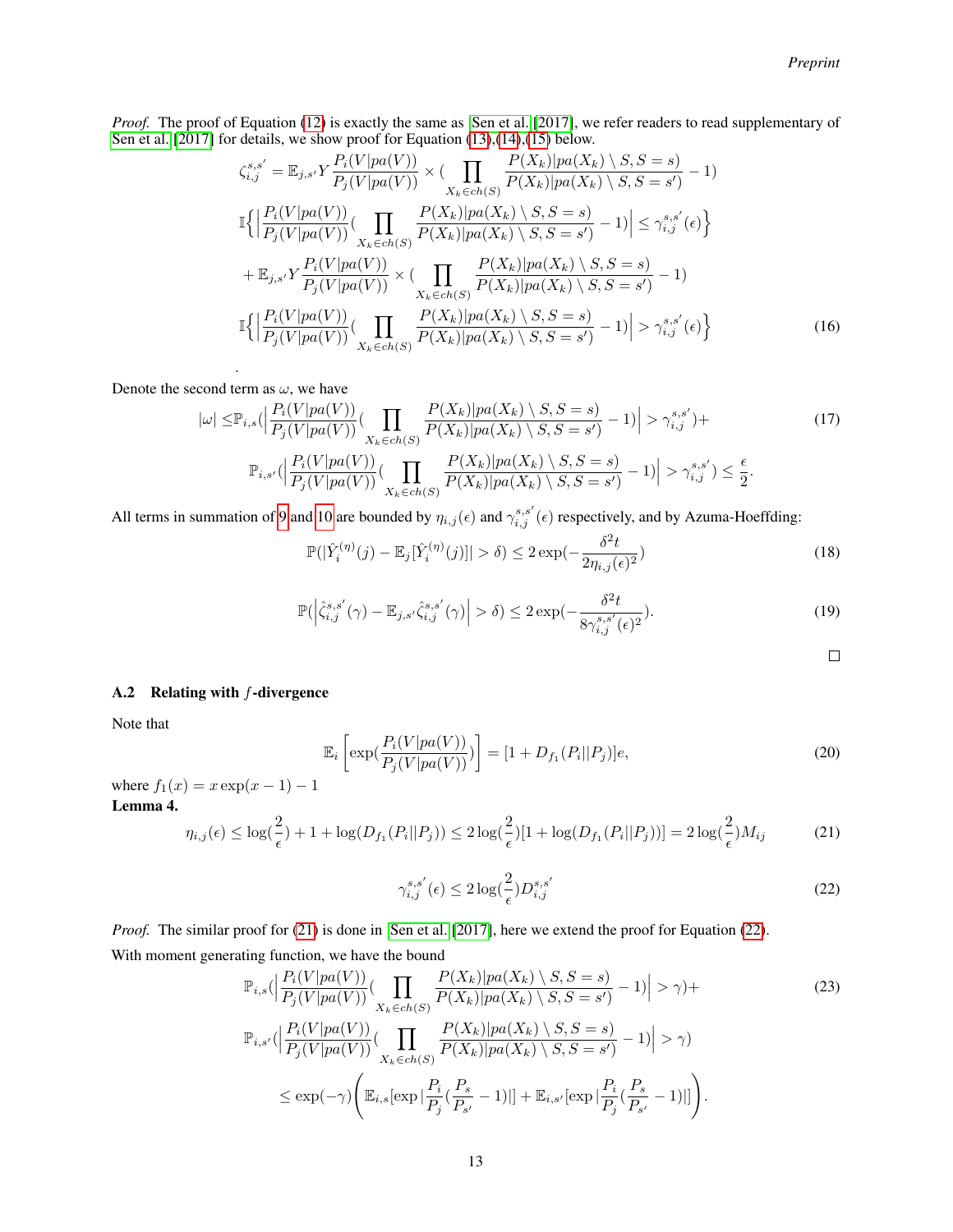$\Box$ 

Suppose the right hand side is smaller than  $\frac{\epsilon}{2}$ , we have

$$
\gamma \ge \log(\frac{2}{\epsilon}) + \log\left(\mathbb{E}_{i,s}[\exp|\frac{P_i}{P_j}(\frac{P_s}{P_{s'}}-1)|] + \mathbb{E}_{i,s'}[\exp|\frac{P_i}{P_j}(\frac{P_s}{P_{s'}}-1)|]\right)
$$
(24)

By the definition of  $\gamma_{i,j}^{s,s'}(\epsilon)$ , we have:

$$
\gamma_{i,j}^{s,s'}(\epsilon) \le \log(\frac{2}{\epsilon}) + \log\left(\mathbb{E}_{i,s}[\exp|\frac{P_i}{P_j}(\frac{P_s}{P_{s'}}-1)|] + \mathbb{E}_{i,s'}[\exp|\frac{P_i}{P_j}(\frac{P_s}{P_{s'}}-1)|]\right)
$$
(25)

$$
\leq 2\log(\frac{2}{\epsilon})D_{i,j}^{s,s'}
$$

where the last inequality follows from  $a + b \le 2ab$  for  $a \ge 1$  and  $b \ge \log_2 2$ .

Lemma A.1 and Lemma A.2 directly implies the following theorem. Theorem 5.

$$
\mathbb{P}(\mu_i - \delta - \frac{\epsilon}{2} \le \hat{Y}_i^{(\eta)}(j) \le \mu_i + \delta) \ge 1 - 2\exp(-\frac{\delta^2 t}{8\log(\frac{2}{\epsilon})^2 M_{i,j}^2})
$$
\n(26)

$$
\mathbb{P}(\zeta_{i,j}^{s,s'} - \delta - \frac{\epsilon}{2} \le \hat{\zeta}_{i,j}^{s,s'}(\gamma) \le \zeta_{i,j}^{s,s'} + \delta + \frac{\epsilon}{2}) \ge 1 - 2\exp(-\frac{\delta^2 t}{32\log(\frac{2}{\epsilon})^2 D_{i,j}^{s,s'}^2})
$$
(27)

### A.3 Aggregating Estimators from Different Arms

Let  $\mathcal{T}_k \subset \{1, 2, \dots, \tau\}$  be the indices of all the samples collected from arm  $k, \mathcal{T}_{k,s} \subset \{1, 2, \dots, \tau\}$  be the indices of all the samples collected from arm k with sensitive attribute s. Recall the estimators  $\hat{Y}_k^{\epsilon}$  and  $\hat{\zeta}_k^{s,s'}(\epsilon)$  defined in the main paper:

$$
\hat{Y}_{k}^{\epsilon} = \frac{1}{Z_{k}} \sum_{j=0}^{K} \sum_{m \in \mathcal{T}_{j}} \frac{1}{M_{kj}} Y_{j}(m) \frac{P_{k}(V_{j}(m)|pa(V)_{j}(m))}{P_{j}(V_{j}(m)|pa(V)_{j}(m))} \mathbb{I} \Big\{ \frac{P_{k}(V_{j}(m)|pa(V)_{j}(m))}{P_{j}(V_{j}(m)|pa(V)_{j}(m))} \le 2 \log(\frac{2}{\epsilon}) M_{kj} \Big\} \tag{28}
$$

$$
\hat{\zeta}_{k}^{s,s'}(\epsilon) = \frac{1}{O_{k}^{s,s'}} \sum_{j=0}^{K} \sum_{m \in \mathcal{T}_{j,s'}} \frac{1}{D_{kj}^{s,s'}} Y_{j,s'}(m) \frac{P_k}{P_j} (\frac{P_s}{P_{s'}} - 1) \mathbb{I} \Big\{ |\frac{P_k}{P_j} (\frac{P_s}{P_{s'}} - 1)| \le 2 \log(\frac{2}{\epsilon}) D_{kj}^{s,s'} \Big\}
$$
(29)

where  $Z_k = \sum_j \frac{\tau_j}{M_k}$  $\frac{\tau_j}{M_{kj}}, O_k^{s,s'} = \sum_j \frac{\tau_{j,s'}}{D_s^{s,s}}$  $\overline{D_{kj}^{s,s'}}$ 

Lemma 6.

$$
\mathbb{E}\hat{Y}_k^{\epsilon} \le \mu_k \le \mathbb{E}\hat{Y}_k^{\epsilon} + \frac{\epsilon}{2}
$$
 (30)

$$
\mathbb{E}\hat{\zeta}_{i,j}^{s,s'}(\epsilon) - \frac{\epsilon}{2} \le \zeta_{i,j}^{s,s'} \le \mathbb{E}\hat{\zeta}_{i,j}^{s,s'}(\epsilon) + \frac{\epsilon}{2}
$$
\n(31)

*Proof.* With Lemma A.2, the estimators (24) and (25) satisfy the assumption of Lemma A.1, whose proof carries over.  $\Box$ 

Theorem 7.

$$
\mathbb{P}(\mu_k - \delta - \frac{\epsilon}{2} \le \hat{Y}_k^{\epsilon} \le \mu_k + \delta) \ge 1 - 2\exp(-\frac{\delta^2 \tau}{8\log(\frac{2}{\epsilon})^2}(\frac{Z_k}{\tau})^2)
$$
\n(32)

$$
\mathbb{P}(\zeta_k^{s,s'} - \delta - \frac{\epsilon}{2} \le \hat{\zeta}_k^{s,s'}(\epsilon) \le \zeta_k^{s,s'} + \delta + \frac{\epsilon}{2}) \ge 1 - 2\exp(-\frac{\delta^2 \tau_{s'}}{32\log(\frac{2}{\epsilon})^2}(\frac{O_k^{s,s'}}{\tau_{s'}})^2)
$$
(33)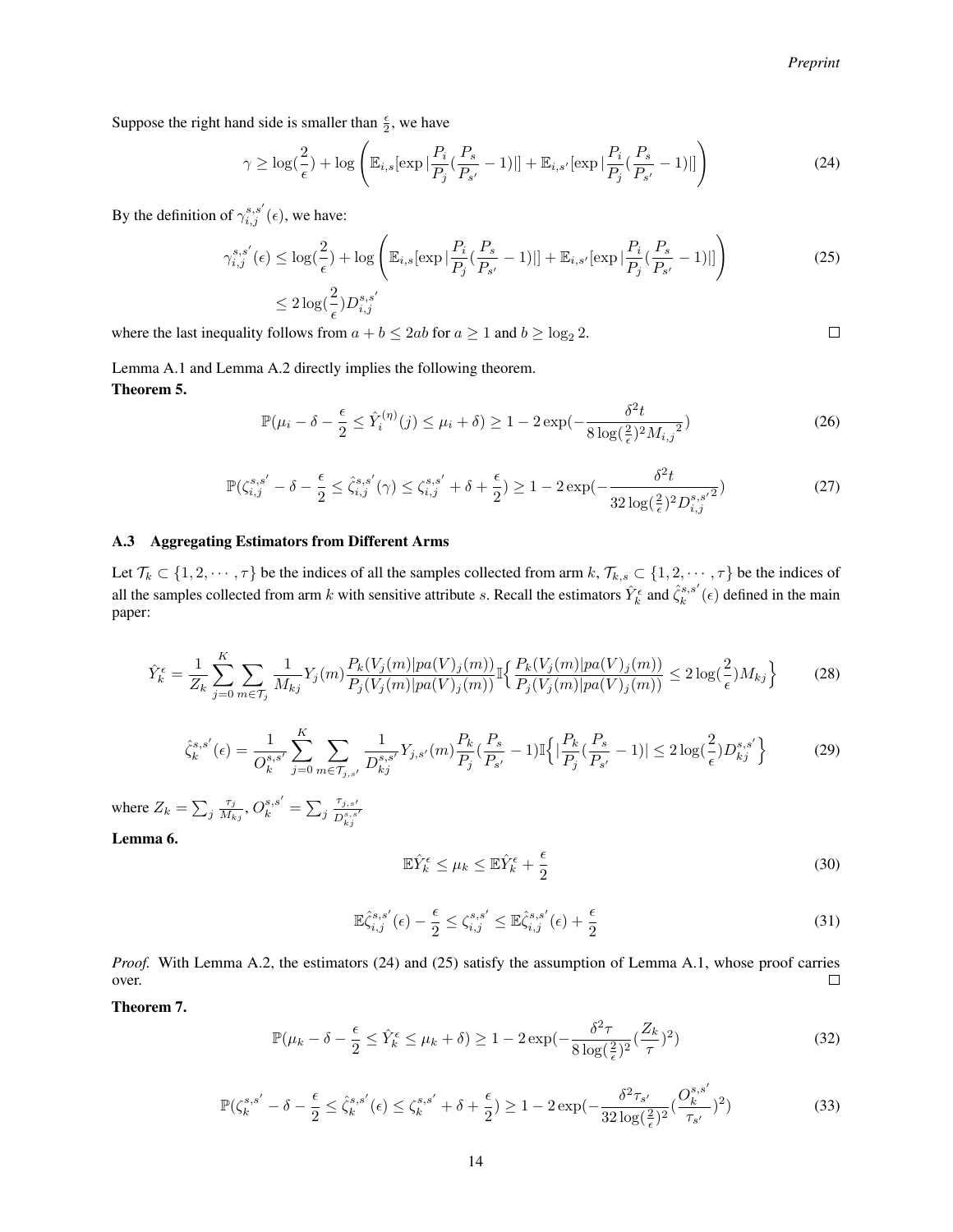*Proof.* In the summation, each term is bounded by  $2\log(\frac{2}{\epsilon})$ , let  $\bar{Y}_k^{\epsilon} = \frac{Z_k}{\tau} \hat{Y}_k^{\epsilon}$ ,  $\bar{\zeta}_k^{s,s'}(\epsilon) = \frac{O_k^{s,s'}}{\tau_{s'}} \hat{\zeta}_k^{s,s'}(\epsilon)$ , by Chernoff's bound,

$$
\mathbb{P}(|\bar{\zeta}_k^{s,s'}(\epsilon) - \bar{\zeta}_k| > \delta) \le 2 \exp\left(-\frac{\delta^2 \tau_{s'}}{32 \log(\frac{2}{\epsilon})^2}\right)
$$
\n
$$
\to \mathbb{P}(|\hat{\zeta}_k^{s,s'}(\epsilon) - \hat{\zeta}_k| > \delta) \le 2 \exp\left(-\frac{\delta^2 \tau_{s'}}{32 \log(\frac{2}{\epsilon})^2} (\frac{O_k^{s,s'}}{\tau_{s'}})^2\right)
$$
\n(34)

Similarly, we get the concentration bound for  $\hat{Y}_k$ .

## A.4 Budget Allocation

**Lemma 8.** The allocation in Algorithm ensures  $\frac{Z_k}{\tau}$ ,  $\frac{Q_k^{s,s'}}{\tau}$ ,  $\frac{Q_k^{s',s}}{\tau} \ge \frac{1}{\sigma^*(B,R)} = v^*(B,R)$ , for all k

## A.5 Online Analysis

Since the infeasible arms' regret is undefined, simple regret is not meaningful in our case. We will only bound the probability of error  $e(T, B)$ . We define some quantities for the analysis:

- $\mathcal{R}(l)$ : Set of arms remaining after phase  $l 1$
- $\hat{\zeta}_k^{s,s'}(l), \hat{\zeta}_k^{s,s'}(l)$  : Fairness estimator for arm k at the end of phase l
- $\hat{Y}_k(l)$ : Estimator of reward of arm k at the end of phase l
- $\mathcal{F}(l) \subset \mathcal{R}(l)$ : Arms that meet fairness constraint with high probabilities at the end of phase l, given by

$$
\left\{ k \in \mathcal{R}(l) : \hat{\zeta}_k^{s,s'} + \frac{3}{2^l} < \mathcal{E} \land \hat{\zeta}_k^{s,s'} - \frac{3}{2^l} > -\mathcal{E} \land \hat{\zeta}_k^{s',s} + \frac{3}{2^l} < \mathcal{E} \land \hat{\zeta}_k^{s',s} - \frac{3}{2^l} > -\mathcal{E} \right\} \tag{35}
$$

•  $\hat{Y}_H(l)$ : Highest estimator of reward in  $\mathcal{F}(l)$  at the end of phase l

• 
$$
A(l) \subset \mathcal{R}(l)
$$
:  
\n
$$
\left\{ k \in \mathcal{R}(l) : \left( Y_{k^*} - Y_k \ge \frac{10}{2^l} \right) \vee \left( \zeta_k^{s,s'} - \frac{6}{2^l} > \mathcal{E} \vee \zeta_k^{s,s'} + \frac{6}{2^l} < -\mathcal{E} \right) \vee \left( \zeta_k^{s',s} - \frac{6}{2^l} > \mathcal{E} \vee \zeta_k^{s',s} + \frac{6}{2^l} < -\mathcal{E} \right) \right\}
$$
\n(36)

•  $S_l$ : Success event of phase l defined as:

$$
\left\{\bigcap_{k\in\mathcal{R}(l)}\left\{\mu_k-\frac{3}{2^l}\leq \hat{Y}_k(l)\leq \mu_k+\frac{1}{2^{l-1}}\right\}\cap\left\{k^\star\in\mathcal{F}(l)\right\}\right\}\bigcap\tag{37}
$$

$$
\left\{ \bigcap_{k \in \mathcal{R}(l), k \neq k^*} \left\{ |\hat{\zeta}_k^{s,s'} - {\zeta_k^{s,s'}}| < \frac{3}{2^l} \cap |\hat{\zeta}_k^{s',s} - {\zeta_k^{s',s}}| < \frac{3}{2^l} \right\} \right\} \tag{38}
$$

•  $E_l$ : Safe event of phase  $l$  defined as:

$$
\left\{\bigcap_{k\in\mathcal{R}(l)}\left\{\mu_{k}-\frac{3}{2^{l}}\leq\hat{Y}_{k}(l)\leq\mu_{k}+\frac{1}{2^{l-1}}\right\}\bigcap\left\{\bigcap_{k\in\mathcal{R}(l),k\neq k^{*}}\left\{\left|\hat{\zeta}_{k}^{s,s'}-\zeta_{k}^{s,s'}\right|<\frac{3}{2^{l}}\cap\left|\hat{\zeta}_{k}^{s',s}-\zeta_{k}^{s',s}\right|<\frac{3}{2^{l}}\right\}\right\}\right\}
$$
(39)

If  $S_l$  happens, arms in  $A_l$  is eliminated and optimal arm survived.

$$
\hat{Y}_H \ge \hat{Y}_k \ge \mu_k - \frac{3}{2^l}; \quad \hat{Y}_k(l) \le \mu_k + \frac{1}{2^{l-1}} \tag{40}
$$

This implies  $\hat{Y}_H - \hat{Y}_k \ge \frac{5}{2^l}$ 

$$
\zeta_k^{s,s'} + \frac{6}{2^l} > -\mathcal{E}; \quad \zeta_k^{s,s'} - \frac{6}{2^l} > \mathcal{E}; \quad |\hat{\zeta}_k^{s,s'} - \zeta_k^{s,s'}| < \frac{3}{2^l} \tag{41}
$$

 $\Box$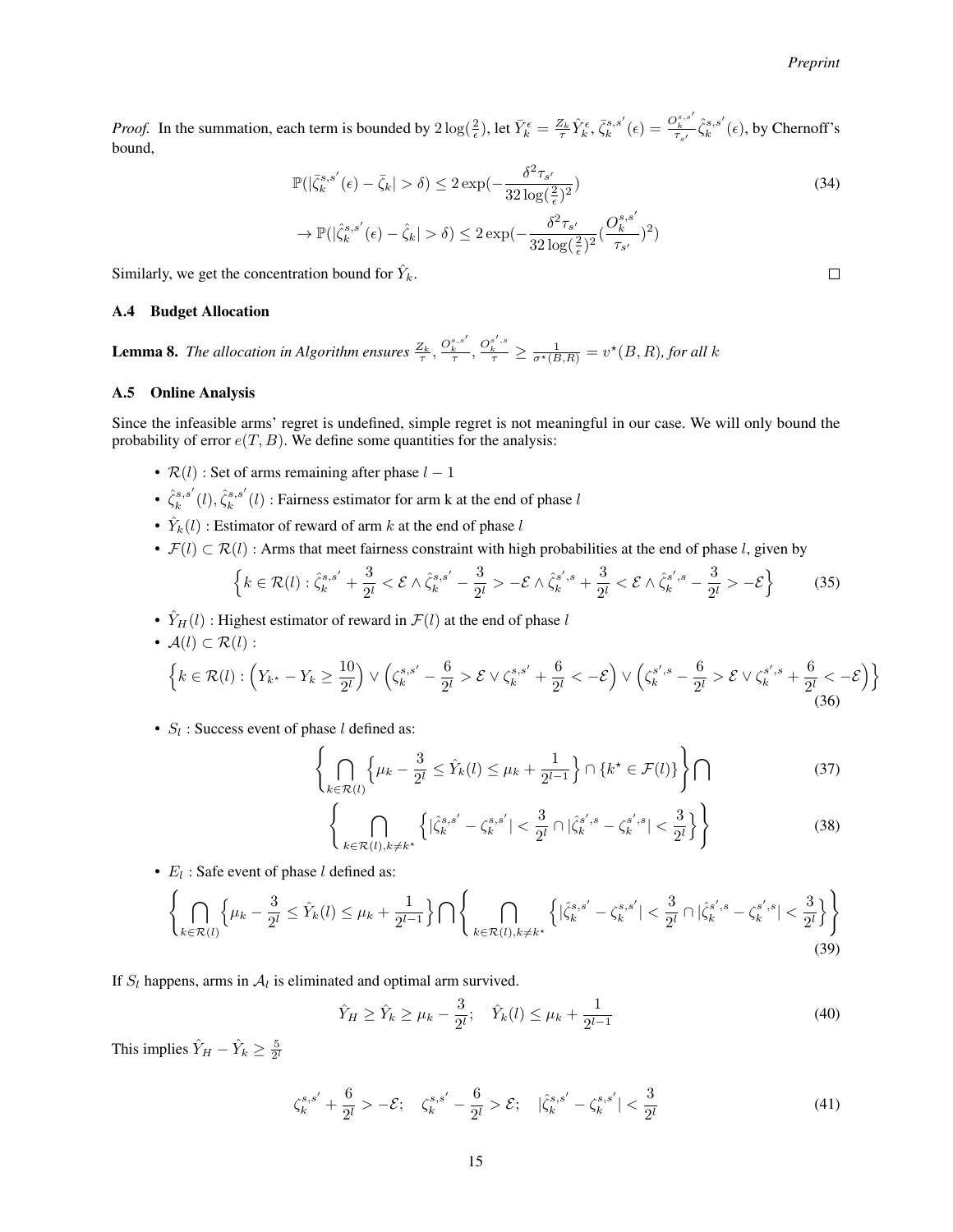implies  $\hat{\zeta}_k^{s,s'} - \frac{3}{2^l} > \mathcal{E}, \hat{\zeta}_k^{s,s'} + \frac{3}{2^l} < \mathcal{E}$ , by symmetry the bounds with s and s' exchanged, so the proof also holds. If  $E_l$  happens, the optimal arm is survived, given  $E_l$ ,

$$
|\hat{\zeta}_k^{s,s'} - {\zeta}_k^{s,s'}| < \frac{3}{2^l}; \quad -\mathcal{E} < {\zeta}_k^{s,s'} < \mathcal{E};\tag{42}
$$

therefore  $-\mathcal{E} - \frac{3}{2^l} < \hat{\zeta}_k^{s,s'} < \mathcal{E} + \frac{3}{2^l}$ , also we know if  $k \in \mathcal{F}(l)$ , then  $k \in \mathcal{F}$ , so  $Y_k \le Y_{k^*}$ ,

$$
\hat{Y}_H(l) \le \mu_{k^*} + \frac{1}{2^{l-1}}; \quad \hat{Y}_{k^*}(l) \ge \mu_{k^*} - \frac{3}{2^l}
$$
\n(43)

which implies  $\hat{Y}_H(l) - \hat{Y}_{k^*}(l) \leq \frac{5}{2^l}$ , so given  $E_l$ , optimal arm is safe from elimination. Let  $B_l = \mathbb{P}(S_l^c | S_{1:l-1}), C_l = \mathbb{P}(E_l^c | E_{1:l-1})$ Lemma 9.

$$
C_l = \mathbb{P}(E_l^c | E_{1:l-1}) \le 6|\mathcal{R}^*(l)| \exp(-\frac{2^{-2(l-1)}\tau(l)v^*(B, R(l))^2}{32l^2})
$$
\n(44)

*and when*  $l > \max\{\log \frac{5}{\zeta_{k^*}^{s,s'} + \mathcal{E}}, \log \frac{5}{-\zeta_{k^*}^{s,s'} + \mathcal{E}}\},\$ 

$$
B_l = \mathbb{P}(S_l^c | S_{1:l-1}) \le 8|\mathcal{R}^{\star}(l)| \exp(-\frac{2^{-2(l-1)}\tau(l)v^{\star}(B, R(l))^2}{32l^2})
$$
\n(45)

*Proof.*

$$
\mathbb{P}(\mu_{k} - \frac{3}{2^{l}} \leq \hat{Y} \leq \mu_{k} + \frac{1}{2^{l-1}}) \mathbb{P}(\zeta_{k}^{s,s'} - \frac{3}{2^{l}} \leq \hat{\zeta}_{k}^{s,s'} \leq \zeta_{k}^{s,s'} + \frac{3}{2^{l}}) \mathbb{P}(\zeta_{k}^{s',s} - \frac{3}{2^{l}} \leq \hat{\zeta}_{k}^{s',s} \leq \zeta_{k}^{s',s} + \frac{3}{2^{l}}) \tag{46}
$$
\n
$$
\geq (1 - 2\exp(-\frac{2^{-2(l-1)}\tau_{Y}(l)}{8l^{2}}(\frac{Z_{k}}{\tau_{Y}(l)})^{2}))(1 - 2\exp(-\frac{2^{-2(l-1)}\tau_{s'}(l)}{32l^{2}}(\frac{O_{k}^{s,s'}}{\tau_{s'}(l)})^{2}))(1 - 2\exp(-\frac{2^{-2(l-1)}\tau_{s}(l)}{32l^{2}}(\frac{O_{k}^{s,s'}}{\tau_{s}(l)})^{2}))
$$
\n
$$
\geq (1 - 2\exp(-\frac{2^{-2(l-1)}Z_{k}^{2}}{8l^{2}\tau(l)})(1 - 2\exp(-\frac{2^{-2(l-1)}O_{k}^{s,s'}^{2}}{32l^{2}\tau(l)})(1 - 2\exp(-\frac{2^{-2(l-1)}O_{k}^{s',s}}{32l^{2}\tau(l)})
$$
\n
$$
\geq (1 - 2\exp(-\frac{2^{-2(l-1)}\tau(l)}{8l^{2}}(\frac{Z_{k}}{\tau(l)})^{2}))(1 - 2\exp(-\frac{2^{-2(l-1)}\tau(l)}{32l^{2}}(\frac{O_{k}^{s,s'}}{\tau(l)})^{2}))(1 - 2\exp(-\frac{2^{-2(l-1)}\tau(l)}{32l^{2}}(\frac{O_{k}^{s',s}}{\tau(l)})^{2}))
$$
\n
$$
\geq 1 - 6\exp(-\frac{2^{-2(l-1)}\tau(l)v^{*}(B,R(l))^{2}}{32l^{2}})
$$

Assuming 
$$
-\mathcal{E} + \frac{5}{2^l} < \zeta_{k^*}^{s,s'} < \mathcal{E} - \frac{5}{2^l}
$$
, then  $l > \max\{\log \frac{5}{\zeta_{k^*}^{s,s'} + \mathcal{E}}, \log \frac{5}{-\zeta_{k^*}^{s,s'} + \mathcal{E}}\} = l_0$   

$$
\mathbb{P}(k^* \in \mathcal{F}) = \mathbb{P}(\hat{\zeta}_{k^*}^{s,s'} + \frac{3}{2^l} < \mathcal{E} \wedge \hat{\zeta}_{k^*}^{s,s'} - \frac{3}{2^l} > -\mathcal{E})
$$

$$
\geq \mathbb{P}(|\hat{\zeta}_{k^*}^{s,s'} - \zeta_{k^*}^{s,s'}| \leq \frac{1}{2^l} + \min\{\mathcal{E} - \frac{4}{2^l} - \zeta_{k^*}^{s,s'}, \zeta_{k^*}^{s,s'} + \mathcal{E} - \frac{4}{2^l}\})
$$

$$
\geq 1 - 2\exp(-\frac{2^{-2l}\tau(l)v^*(B, R(l))^2}{32l^2})
$$
(47)

 $\Box$ 

$$
\mathbb{P}(S_{1:l}) \ge 1 - \sum_{s=1}^{l_0} C_s - \sum_{s=l_0+1}^{l} B_s \tag{48}
$$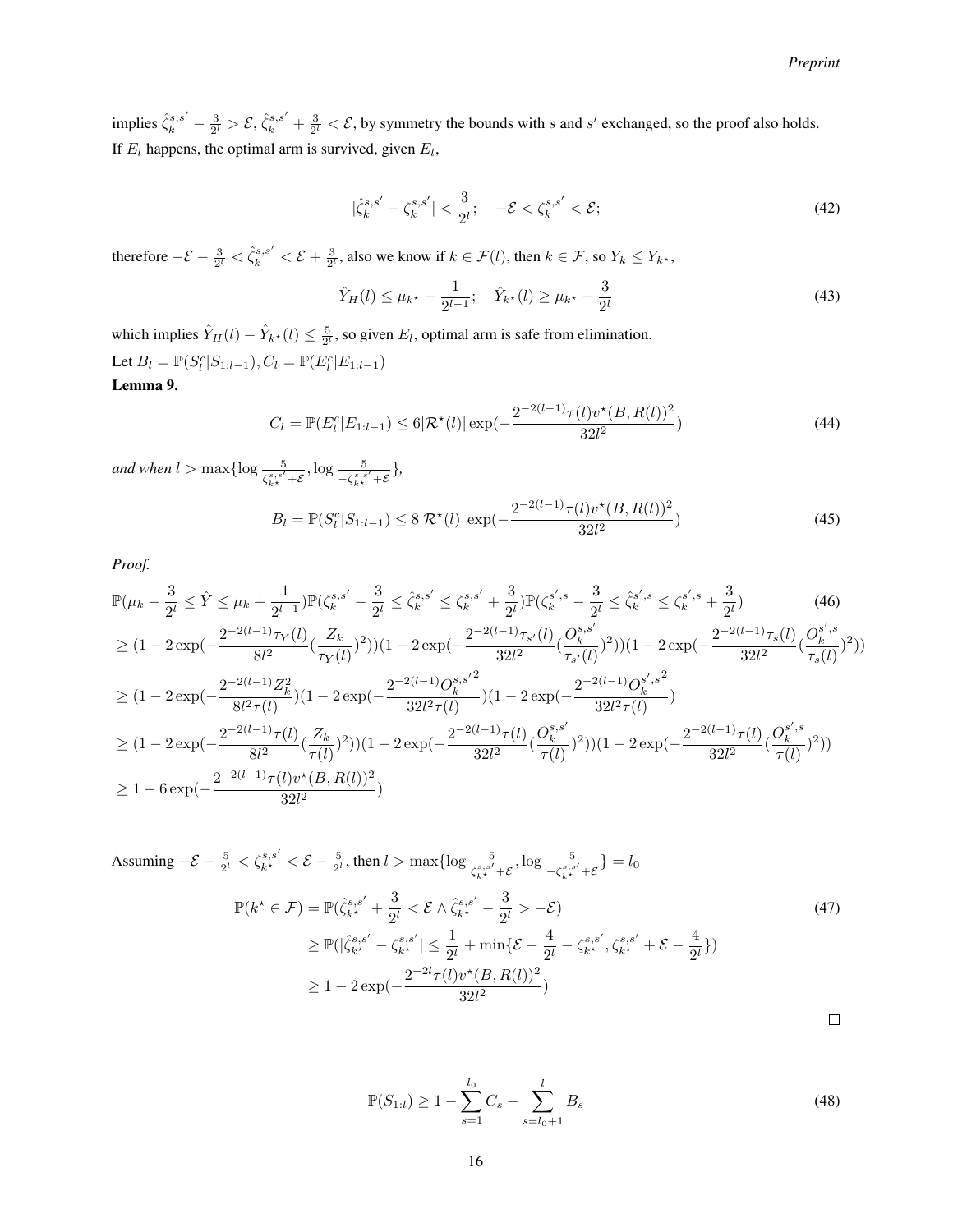**Theorem 10.** *Consider a problem instance with* K *candidate arms,*  $\rho_k$  *is the optimal gap associated with each arm defined in the proof. Further define*

$$
\bar{H} = \max_{k \neq k^*} \frac{\rho_k^3}{2^{-2\rho_k} v^\star (B, R^\star(k))^2}
$$
(49)

*The error probablity of Algorithm 1 is bounded as*

$$
e(T, B) \le 8K^2 \rho^* \exp(-\frac{T}{8\bar{H}\log(n(T))})
$$
\n(50)

*Proof.* The phase an arm is ideally deleted is  $\rho_k = \min\{\max(SO_k, l_0), F_k^{s,s'}, F_k^{s',s}\}\$  where

 $SO_k := l \text{ if } \frac{10}{2^l} < \Delta_k < \frac{10}{2^{l-1}}$  $\frac{10}{2^{l-1}}$  else ∞ (51)

$$
F_k^{s,s'} := l \quad \text{if} \quad \frac{6}{2^{l-1}} > \zeta_k^{s,s'} - \mathcal{E} > \frac{6}{2^l} \vee \frac{6}{2^{l-1}} > -\mathcal{E} - \zeta_k^{s,s'} > \frac{6}{2^l} \quad \text{else} \quad \infty \tag{52}
$$

therefore,

$$
l_k \ge \log \frac{10}{\Delta_k} \qquad \text{if } k \text{ is Sub-Optimal Arm} \tag{53}
$$
\n
$$
l_k \ge \log \frac{6}{\min\{|\zeta_k^{s,s'} - \mathcal{E}|, |\zeta_k^{s,s'} + \mathcal{E}|\}}
$$
\n
$$
l_k \ge \log \frac{6}{\min\{|\zeta_k^{s',s} - \mathcal{E}|, |\zeta_k^{s',s} + \mathcal{E}|\}}
$$
\nif  $k \text{ is } s'$ -Unfair Arm\nif  $k \text{ is } s$ -Unfair Arm

$$
\text{Let } \Delta = \min_{k \in \text{SO}} \Delta_k, \Delta^{s'} = \min_{k \in \text{s'}-\text{Unfair}} \min \{ |\zeta_k^{s,s'} - \mathcal{E}|, |\zeta_k^{s,s'} + \mathcal{E}| \}, \Delta^s = \min_{k \in \text{s·Unfair}} \min \{ |\zeta_k^{s',s} - \mathcal{E}|, |\zeta_k^{s',s} + \mathcal{E}| \},
$$
\n
$$
\rho^* = \max \{ \log \frac{20}{\Delta}, \log \frac{12}{\Delta^{s'}}, \log \frac{12}{\Delta^{s}} \}
$$
\n
$$
(54)
$$

Define

$$
\mathcal{R}^*(k) = \left\{ a : \rho_s \ge \rho_k \right\} \tag{55}
$$

We assume all arms ideally left after T,  $l_0 = \max\{\log \frac{5}{\zeta_{k^*}^{s,s'} + \mathcal{E}}, \log \frac{5}{-\zeta_{k^*}^{s,s'} + \mathcal{E}}, \log \frac{5}{\zeta_{k^*}^{s',s} + \mathcal{E}}, \log \frac{5}{-\zeta_{k^*}^{s',s} + \mathcal{E}}\}$  and we have  $\min\{\Delta, \Delta_{s'}, \Delta_s\} > \frac{10}{\sqrt{7}}$ T

$$
e(T, B) \le 1 - \mathbb{P}(S_{1:\rho^*})
$$
  
\n
$$
\le \sum_{l=1}^{l_0} C_l + \sum_{l=l_0+1}^{\gamma^*} B_l
$$
  
\n
$$
\le \sum_{l=1}^{\gamma^*} 8|\mathcal{R}^*(l)| \exp(-\frac{2^{-2l}Tv^*(B, R)^2}{8l^3\overline{\log}(n(T))})
$$
\n(56)

$$
e(T, B) \le \sum_{i=1}^{m} 8|\mathcal{R}^*(l_i)|(l_{i+1} - l_i) \exp(-\frac{2^{-2l_i}Tv^*(B, R)^2}{8l_i^3 \log(n(T))})
$$
\n(57)

$$
e(T, B) \le \sum_{k \ne k^*S} 8|\mathcal{R}^*(k)|\rho^* \exp(-\frac{2^{-2\rho_k}Tv^*(B, R^*(k))^2}{8\rho_k^3 \overline{\log}(n(T))})
$$
\n
$$
\le 8K^2\rho^* \exp(-\frac{T}{8\bar{H}\overline{\log}(n(T))})
$$
\n(58)

by the definition of  $\overline{H}$  and  $|\mathcal{R}^{\star}(k)| \leq K$ .

 $\Box$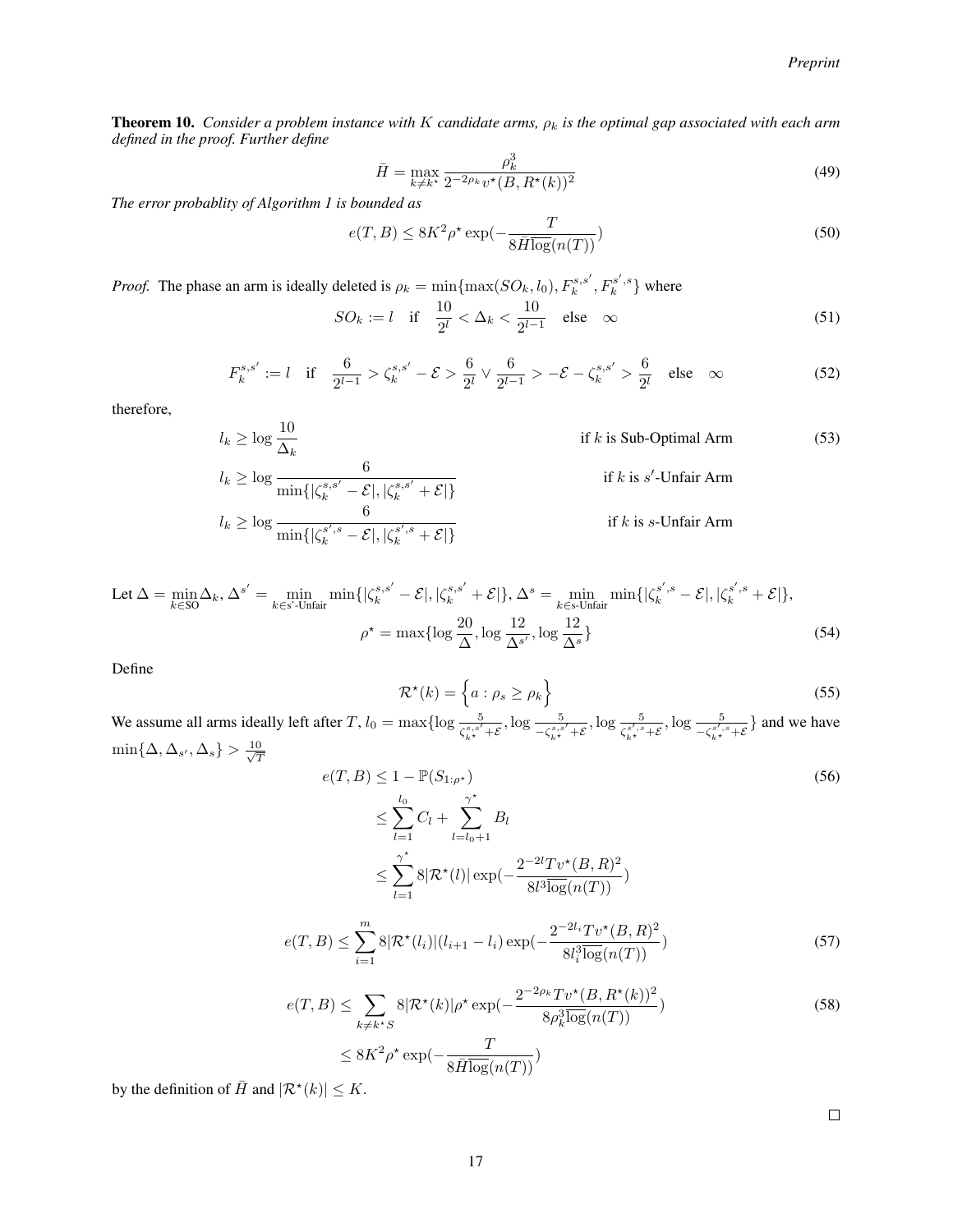#### A.6 Proof of Theorem 4.2

*Proof of Theorem 4.2.* When  $K > 1$ , the algorithm will not return an arm if F is empty for every round. Denote the set  $\mathcal F$  in the *l*-th round by  $\mathcal F(l)$ , we have the following sequence of bounds.

 $\mathbb{P}(\text{declaring no fair arm}) \geq \mathbb{P}(\mathcal{F}(l) = \emptyset \text{ for all } l \in \{1, 2, ..., n(T)\})$  (59)

$$
\geq \mathbb{P}(\forall l \in \{1, 2, ..., n(T)\} \text{ and } k \in [K], \exists u_k, v_k \in \{s, s'\}, \hat{\xi}_k^{u_k, v_k} \notin (-\mathcal{E} + \frac{3}{2^l}, \mathcal{E} - \frac{3}{2^l}))
$$
(60)

$$
= \prod_{l=1}^{n(T)} \left[ 1 - \mathbb{P}\left( \exists k \in [K] \text{ s.t. } \hat{\xi}_k^{s,s'}, \hat{\xi}_k^{s',s} \in (-\mathcal{E} + \frac{3}{2^l}, \mathcal{E} - \frac{3}{2^l}) \right) \right]
$$
(61)

$$
\geq \prod_{l=1}^{n(T)} \left[ 1 - \sum_{k=1}^{K} \mathbb{P}\left( \hat{\xi}_{k}^{s,s'}, \xi_{k}^{s',s} \in (-\mathcal{E} + \frac{3}{2^{l}}, \mathcal{E} - \frac{3}{2^{l}}) \right) \right]
$$
(62)

$$
\geq \prod_{l=1}^{n(T)} \left[ 1 - \sum_{k=1}^{K} \mathbb{P} \left( \left| \hat{\xi}_{k}^{s,s'} - \xi_{k}^{s,s'} \right| \geq \frac{3}{2^{l}} + \xi^{*}, \left| \hat{\xi}_{k}^{s',s} - \xi_{k}^{s',s} \right| \geq \frac{3}{2^{l}} + \xi^{*} \right) \right]
$$
(63)

$$
\geq \prod_{l=1}^{n(T)} \left[ 1 - \sum_{k=1}^{K} \mathbb{P}\left( \left| \hat{\xi}_{k}^{s,s'} - \xi_{k}^{s,s'} \right| \geq \frac{3}{2^l} + \xi^*, \left| \hat{\xi}_{k}^{s',s} - \xi_{k}^{s',s} \right| \geq \frac{3}{2^l} + \xi^* \right) \right]
$$
(64)

$$
\geq \prod_{l=1}^{n(T)} \left[ 1 - \sum_{k=1}^{K} 2 \exp\left(-\frac{(2/2^l + \xi^*)^2 \tau_{s'}(l)}{32l^2} \left(\frac{O_k^{s,s'}}{\tau_{s'}(l)}\right)^2\right) \cdot 2 \exp\left(-\frac{(2/2^l + \xi^*)^2 \tau_s(l)}{32l^2} \left(\frac{O_k^{s',s}}{\tau_s(l)}\right)^2\right] \right] \tag{65}
$$

$$
\geq \prod_{l=1}^{n(T)} \left[ 1 - 4K \exp\left(-\frac{(2/2^l + \xi^*)^2 \tau(l)}{32l^2} v^*(B, R(l))^2\right) \right]
$$
\n(66)

$$
\geq 1 - 4K \sum_{l=1}^{n(T)} \exp\left(-\frac{(\xi^*)^2 T}{32l^3 \overline{\log}(n(T))} v^*(B, R(l))^2\right) \tag{67}
$$

$$
\geq 1 - 4Kn(T) \exp(-\frac{(\xi^*)^2 T}{32n(T)^3 \overline{\log}(n(T))} v^*(B)^2). \tag{68}
$$

In the above bounds, we first enforce that no arm is eliminated in every round and then apply the independence of samples and the union bounds. Finally, we use the concentration bounds with  $\epsilon = 2^{-(l-1)}$  and  $\delta = 2/2^l + \xi^*$ .  $\Box$ 

## B Two Stage Algorithm

This section formally states the two stage algorithm that is used as a baseline in the numerical experiment. The pseudo-code is shown in algorithm [4,](#page-18-0) [5,](#page-18-1) [6.](#page-18-2) The two stage baseline spends half the budget for fair arm identification and the remaining budget to run the best arm identification module SRIS in [Sen et al.](#page-10-1) [\[2017\]](#page-10-1).

## C Ablation Study

#### C.1 Ablation Study

Finally, we consider the effect of divergence on the result of our algorithm. Our analysis suggests that larger divergence implies smaller information leakage and a harder identification process. We control the divergence of  $M_{k1}$ ,  $D_{k1}^{s,s'}$  and  $D_{k1}^{s',s}$  here to investigate how our results change with them. We use the same causal graph and the experimental setting as above. All results are averaged over 100 runs and we keep minimal gap on both outcome and fairness around 0.02. This is a hard setting.

Figure [6\(a\)](#page-18-3) reports the case of high M and high D, where  $50 > M_{i,j} > 10$  and  $50 > D_{i,j} > 10$ . All algorithms have a high probability of error. Our algorithm V2 beats all other methods and its error decreases to around 0.85.

Figure [6\(b\)](#page-18-4) reports the result for low M and high D, where  $10 > M_{i,j} > 0$  and  $50 > D_{i,j} > 10$ . As the divergence term of fairness becomes smaller, the information leakage improves the estimation of all arms' counterfactual fairness.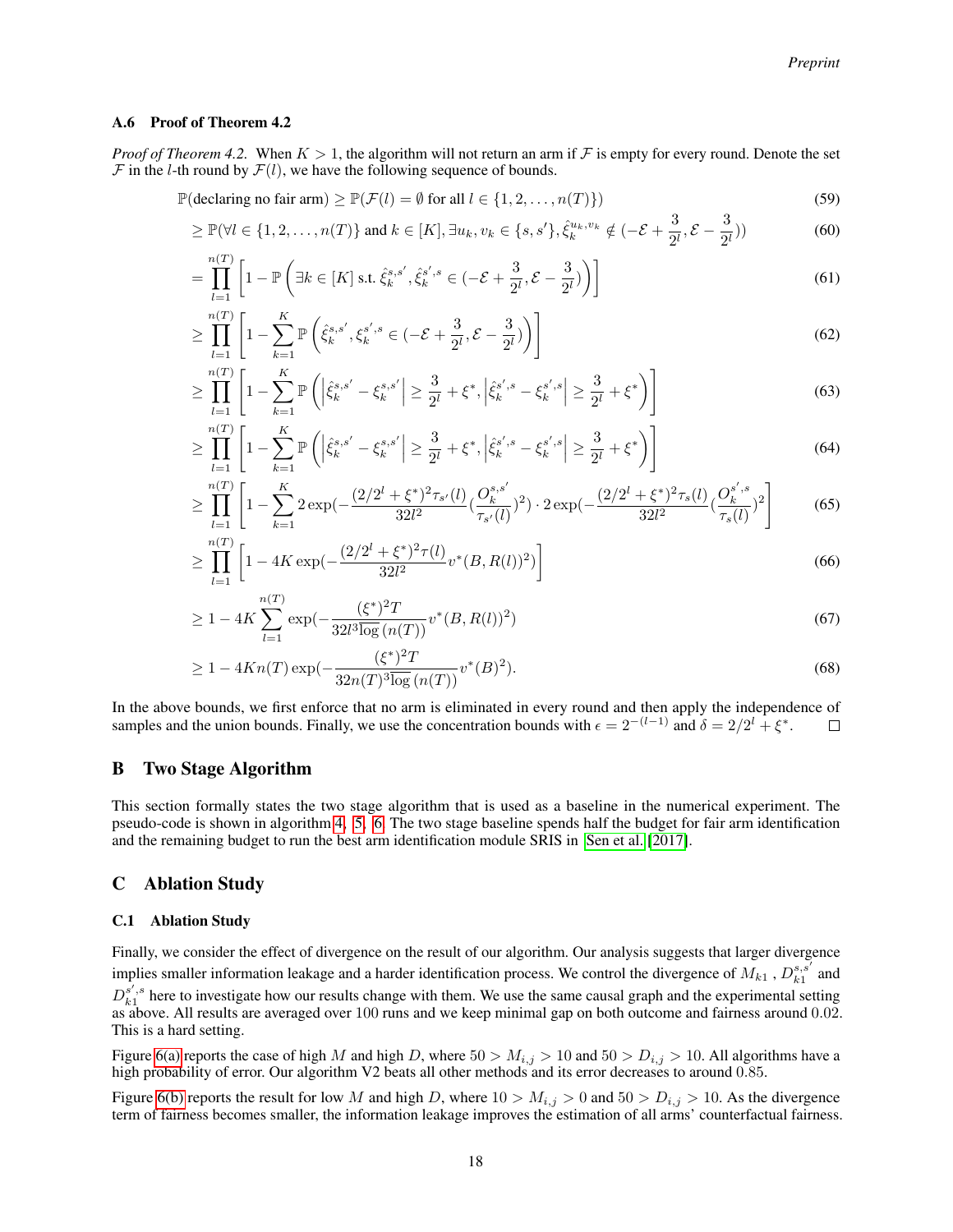<span id="page-18-0"></span>**Algorithm 4** Two Stage Constraint Successive Rejection (TS-CSR) - Given  $T, B$ 

# First Stage for  $l = 1$  to  $n(T/2)$  do get  $\tau_{s'}(l), \tau_s(l)$  using Algorithm [6](#page-18-2) and  $\nu_{Y,i} = 0$ Use arm  $k$ ,  $\tau_{s'}(l)$ ,  $\tau_s(l)$  times and collect samples  $(Y, V, pa(V), S)$ for  $k \in \mathcal{R}$  do Calculate  $\hat{\zeta}_k^{s,s'}, \hat{\zeta}_k^{s',s}$ end for if  $|\mathcal{R}| = 1$  then break end if  $\mathcal{R} = \mathcal{R} - \{k \in \mathcal{R}: (\hat{\zeta}_k^{s,s'} - \frac{3}{2^l} > \mathcal{E}) \vee (\hat{\zeta}_k^{s,s'} + \frac{3}{2^l} < -\mathcal{E}) \vee (\hat{\zeta}_k^{s',s} - \frac{3}{2^l} > \mathcal{E}) \vee (\hat{\zeta}_k^{s',s} + \frac{3}{2^l} < -\mathcal{E})\}$ end for # Second Stage Use SRIS in [Sen et al.](#page-10-1) [\[2017\]](#page-10-1) for  $l = 1$  to  $n(T/2)$  do get  $\tau_Y(l)$  using Algorithm [6](#page-18-2) and  $\nu_{s,i} = 0$ ,  $\nu_{s',i} = 0$ Use arm  $k$ ,  $\tau_Y(l)$  times and collect samples  $(Y, V, pa(V), S)$ for  $k \in \mathcal{R}$  do Calculate  $\hat{Y}_k$ end for if  $|\mathcal{R}| = 1$  then return arm in R end if  $\hat{Y}_H = \max_{k \in \mathcal{F}} \hat{Y}_k$  $\mathcal{R} = \mathcal{R} - \{k \in \mathcal{R} : (\hat{Y}_H > \hat{Y}_k + \frac{5}{2^l})\}$ end for

<span id="page-18-1"></span>**Algorithm 5** Two Stage Constraint Successive Rejection (TS-CSR) - Given  $T$ ,  $B$  (V2)

Same as Algorithm [4](#page-18-0) but calculate  $\hat{Y}_k, \hat{\zeta}_k^{s',s'}, \hat{\zeta}_k^{s',s}$  from all the samples collected so far.

#### <span id="page-18-2"></span>Algorithm 6 Budget Allocation

ALLOCATE $(c, a, b, B, A, B, C, R, \tau)$ 1  $\frac{1}{\sigma^\star(B,\mathcal{R})} = v^\star(B,\mathcal{R}) = \max_{\mathbf{v}} \min_{k \in \mathcal{R}} \min[\mathbf{A} \nu_Y,\mathbf{B} \nu_s,\mathbf{C} \nu_s]$  $(v_k \mid k)$  (69) s.t.  $\sum_{i=1}^{K}$  $i=0$  $c_i \nu_{Y,i} + a \nu_{s,i} + b \nu_{s',i} \leq B, \quad \sum_{i=1}^K$  $i=1$  $\nu_{Y,i} + \nu_{s,i} + \nu_{s',i} = 1$ , and  $\nu_{Y,i}, \nu_{s,i}, \nu_{s',i} \ge 0$ 

return  $\tau_{Y,j}, \tau_{s,j}, \tau_{s',j} = \nu_{Y,j}^{\star} \tau, \nu_{s,j}^{\star} \tau, \nu_{s',j}^{\star} \tau$ 

<span id="page-18-3"></span>

<span id="page-18-4"></span>Figure 6: (Red: CSR-V1, Green: CSR-V2, Blue: Two Stage - SRISV1, Purple: Two Stage - SRISV2)